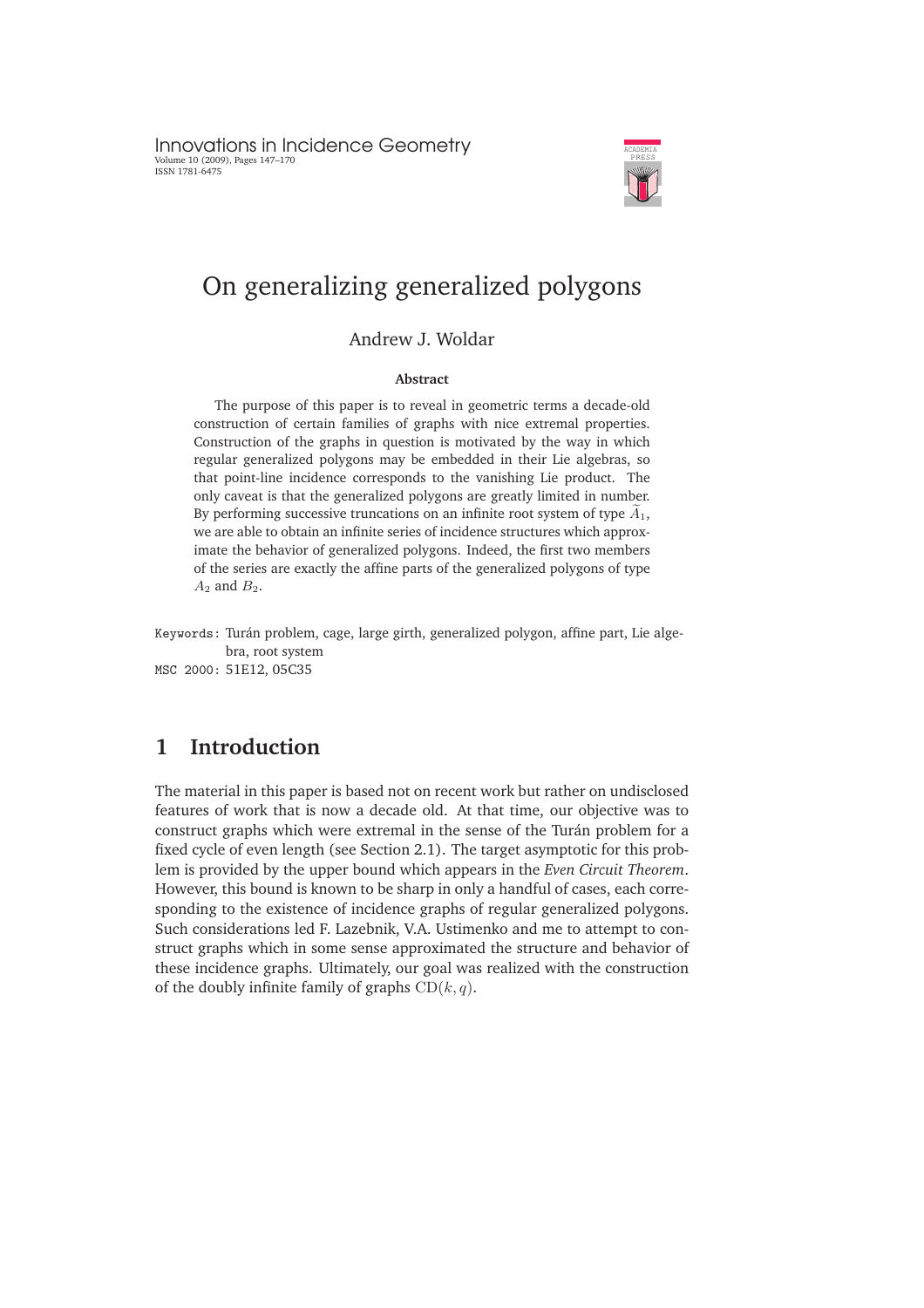As it turns out, the geometries which give rise to these approximating graphs depend on some rather deep and sophisticated algebra. Yet, in all of our papers on the subject one finds only meager reference to such algebraic underpinnings. The reason is two-fold. First, it happens that we were able to give a quite nice, self-contained description of the graphs  $CD(k, q)$ , making it unnecessary to divulge information about the algebraic origins of their geometries. Second, virtually all of our articles appeared in graph theory journals, and we did not wish to burden that readership with material that might be construed as esoteric or extraneous.

The current paper is designed to fill this lacuna. In it, our premise is that it is these underlying geometries, and not their incidence graphs, which are the objects of primary interest. Accordingly, they deserve their own detailed and rigorous treatment.

The balance of the paper is organized as follows. Sections 2 and 3 are purely motivational, providing a comparison of the extremal properties of generalized polygons with those of our approximating graphs  $CD(k, q)$ . For the reader who is interested only in the derivation of the underlying geometries, these sections may be safely skipped. Section 4 serves as a microcosm of what is to appear in later sections. There, we provide various models of the generalized 3-gon, ultimately leading to a method for embedding the 3-gon in the upper Borel subalgebra of its Lie algebra. Emphasis is placed on a certain embedded substructure called the "affine part". As we show in Section 5, this embedding procedure is most general, and can be used to construct Lie algebraic models for all generalized polygons and their affine parts. In Section 6, we introduce the affine Lie algebra of type  $A_1$  and derive its root system. We further justify a sense in which this root system gives us legitimate hopes for success. Our desired geometries are constructed in Section 7, via the method of "truncating" the root system of type  $\tilde{A}_1$ . Finally, in Section 8 we explain how these newly constructed geometries give rise to the coordinate relations used in Section 3 to define their incidence graphs  $CD(k, q)$ .

# **2 Generalized polygons as extremal structures**

### **2.1 Turan Problem and the Even Circuit Theorem ´**

We begin by introducing a problem from extremal graph theory which served as the initial impetus for our investigations. By "graph", we shall always mean "undirected graph without loops and multiple edges". We refer to its number of vertices as the *order* of the graph, and to its number of edges as the *size*.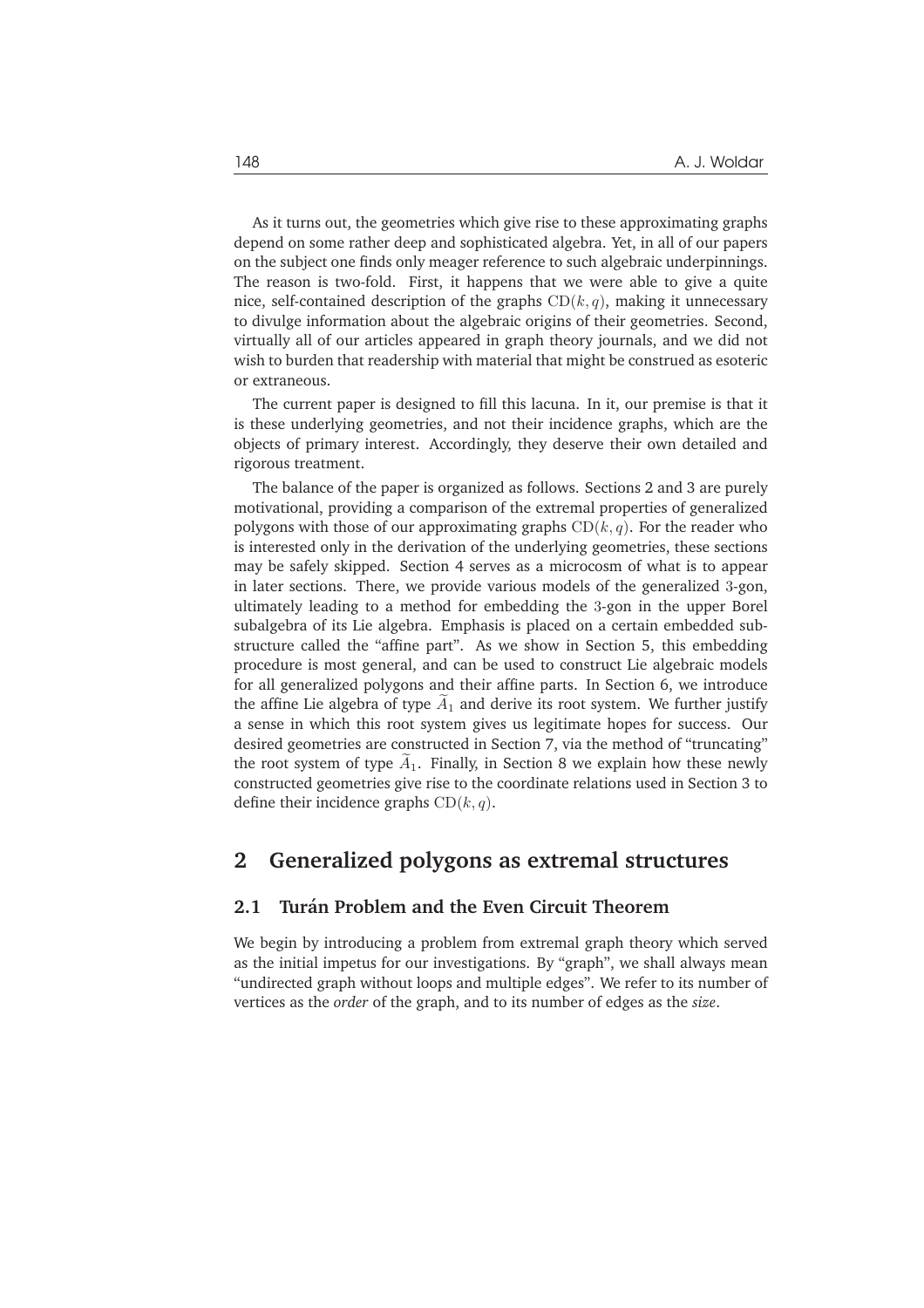Let F be a family of graphs, and let  $ex(v, \mathcal{F})$  be the greatest size e of any graph of order v which contains no subgraph isomorphic to a graph from  $\mathcal{F}$ . The Turán problem is to determine  $\mathrm{ex}(v, \mathcal{F})$ , or at least the asymptotic behavior of  $ex(v, \mathcal{F})$   $(v \to \infty)$ , for given  $\mathcal{F}$ . A more ambitious objective is to classify those such graphs which are extremal, i.e., of size  $e = \exp(v, \mathcal{F})$ .

Our present interest shall be in the case  $\mathcal{F} = \{C_{2t}\}\text{, where } C_{2t}$  denotes the cycle of length 2t. In what follows, we shall write  $ex(v, 2t)$  in place of the more cumbersome  $ex(v, {C_{2t}})$ .

The best known upper bound in this case is given by the Even Circuit Theorem (see [3, 10] for proofs, although the result is almost universally attributed to Erdős). Specifically, the theorem states

$$
\mathrm{ex}(v, 2t) = O\!\left(v^{1 + \frac{1}{t}}\right).
$$

The Even Circuit Theorem has led many to speculate that

$$
\mathrm{ex}(v, 2t) = \Omega\left(v^{1 + \frac{1}{t}}\right),
$$

despite the fact that the only cases for which this bound is known to be sharp are  $t \in \{2, 3, 5\}$ . As previously mentioned, these are achieved by incidence graphs of regular generalized *m*-gons (where  $m = t + 1$ ).

As the next well known result shows, these "best performers" are greatly limited in number.

**Theorem 2.1** (Feit-Higman [11]). *Thick generalized m-gons exist only for*  $m \in$ { $3, 4, 6, 8$ *}. Regular ones exist only for*  $m \in \{3, 4, 6\}$ *.* 

In fact, we conjecture that there are no other values of  $t$  for which the bound in the Even Circuit Theorem is sharp. Thus, we regard these graphs as artifacts which falsely inflate one's perception of what is achievable in the Turán Problem when the family of forbidden subgraphs is limited to a single fixed cycle of even length.

### **2.2 Related problems in extremal graph theory**

#### **2.2.1 Cage problem**

Fix integers  $r \geq 2$  and  $g \geq 3$ . An  $(r, g)$ -graph is a regular graph of valency r and girth g. An (r, g)*-cage* is an (r, g)-graph of minimum order. We denote the order of an  $(r, g)$ -cage by  $v(r, g)$ .

The cage problem can be simply stated as follows: For given  $r$  and  $g$ , find all  $(r, q)$ -cages. A softening of this problem is to determine the orders of such cages,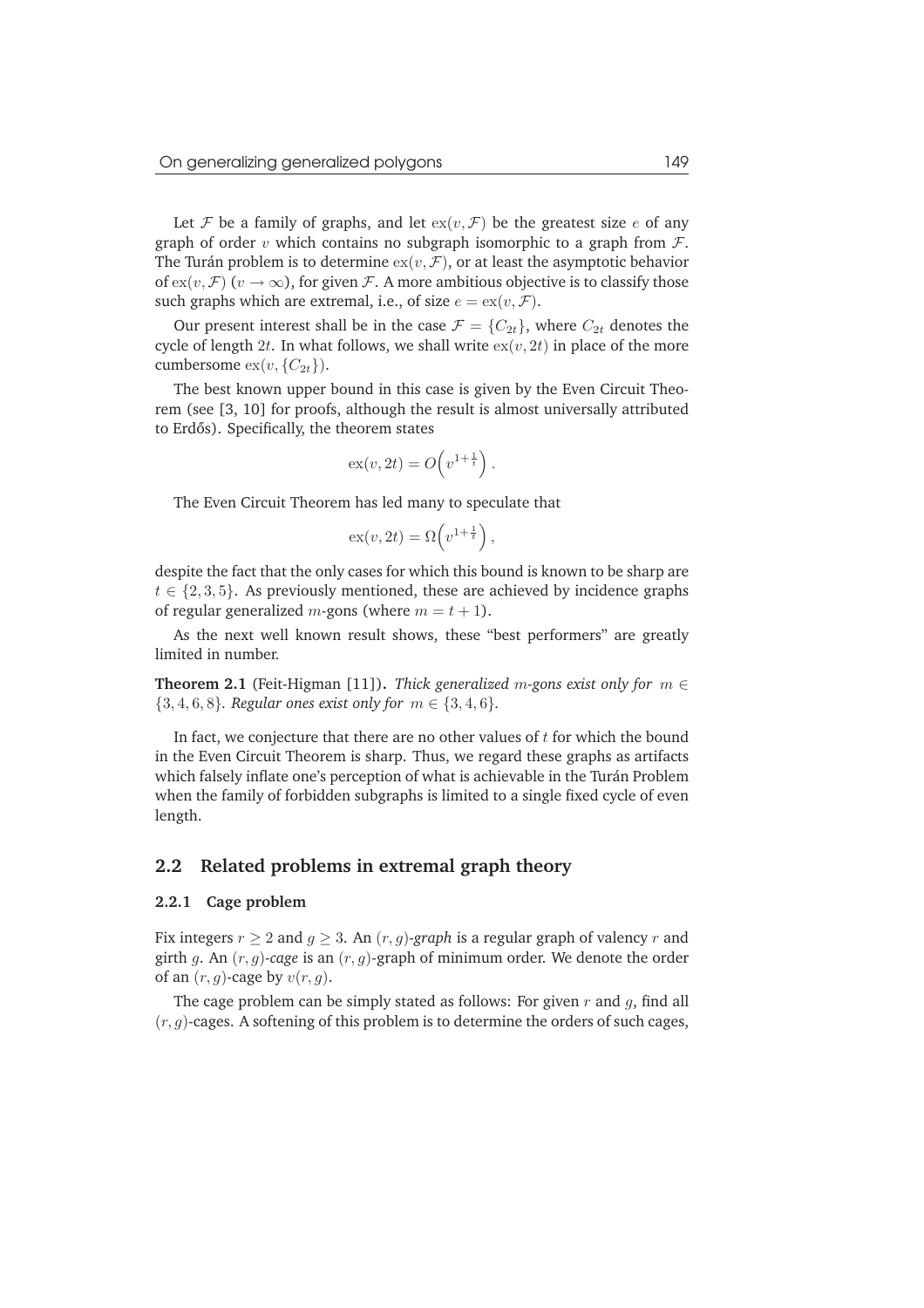although this is rarely accomplished without at least one explicit construction. Another worthwhile endeavor is to provide good bounds on the order of cages, in particular to determine the asymptotic behavior of  $v(r, g)$ .

The following theorem of Tutte gives a lower bound on  $v(r, q)$ .

**Theorem 2.2** (Tutte [28]). *For any*  $(r, q)$ -graph of order  $v$  the following holds:

$$
v \ge \begin{cases} 1 + r + r(r - 1) + \dots + r(r - 1)^{(g-3)/2} & (g \text{ odd}); \\ 2(1 + (r - 1) + \dots + (r - 1)^{(g-2)/2}) & (g \text{ even}). \end{cases}
$$

Corollary 2.3. Any  $(r, g)$ -graph which achieves equality in Theorem 2.2 is auto*matically an* (r, g)*-cage.*

Discounting the trivial cases (i.e., cycles and complete graphs), it is quite astonishing how few graphs achieve equality in the Tutte bound.

In the odd girth case we are getting only the Moore graphs, which exist only when  $g = 5$  and  $r = 3, 7$  and possibly 57. Specifically, when  $r = 3$  we get the Petersen graph, and when  $r = 7$  we get the Hoffman-Singleton graph. (Both are uniquely determined, up to isomorphism, by their parameters.) At present, it is still a mystery as to whether a Moore graph with valency  $r = 57$  exists.

Incidence graphs of regular generalized polygons are the only graphs which arise in the even girth case. By the Feit-Higman Theorem, this occurs only when  $g \in \{6, 8, 12\}$ . However, for each such value of g there are infinitely many admissible values of r, namely  $r = q + 1$  where q is any prime power.

While Theorem 2.2 provides the best theoretical lower bound on the order of cages, finding suitable upper bounds proved historically to be a much more difficult problem. The earliest such bound was achieved by Sachs [24], who showed by explicit construction that  $(r, q)$ -graphs of finite order always exist. The obvious implication here is that  $(r, q)$ -cages exist for every pair  $r, q$ . We refer to [33] for more a detailed account of cages, see also [4] and the webpage [23] maintained by G. Royle.

Shortly thereafter, Erdős and Sachs [9] used probablistic methods to derive a much smaller general upper bound. Their result was later improved, though slightly, by Walther [31], [32] and by Sauer [26]. The following upper bound is due to Sauer:

$$
v(r,g) \le \begin{cases} 2(r-1)^{g-2} & (g \text{ odd}); \\ 4(r-1)^{g-3} & (g \text{ even}). \end{cases}
$$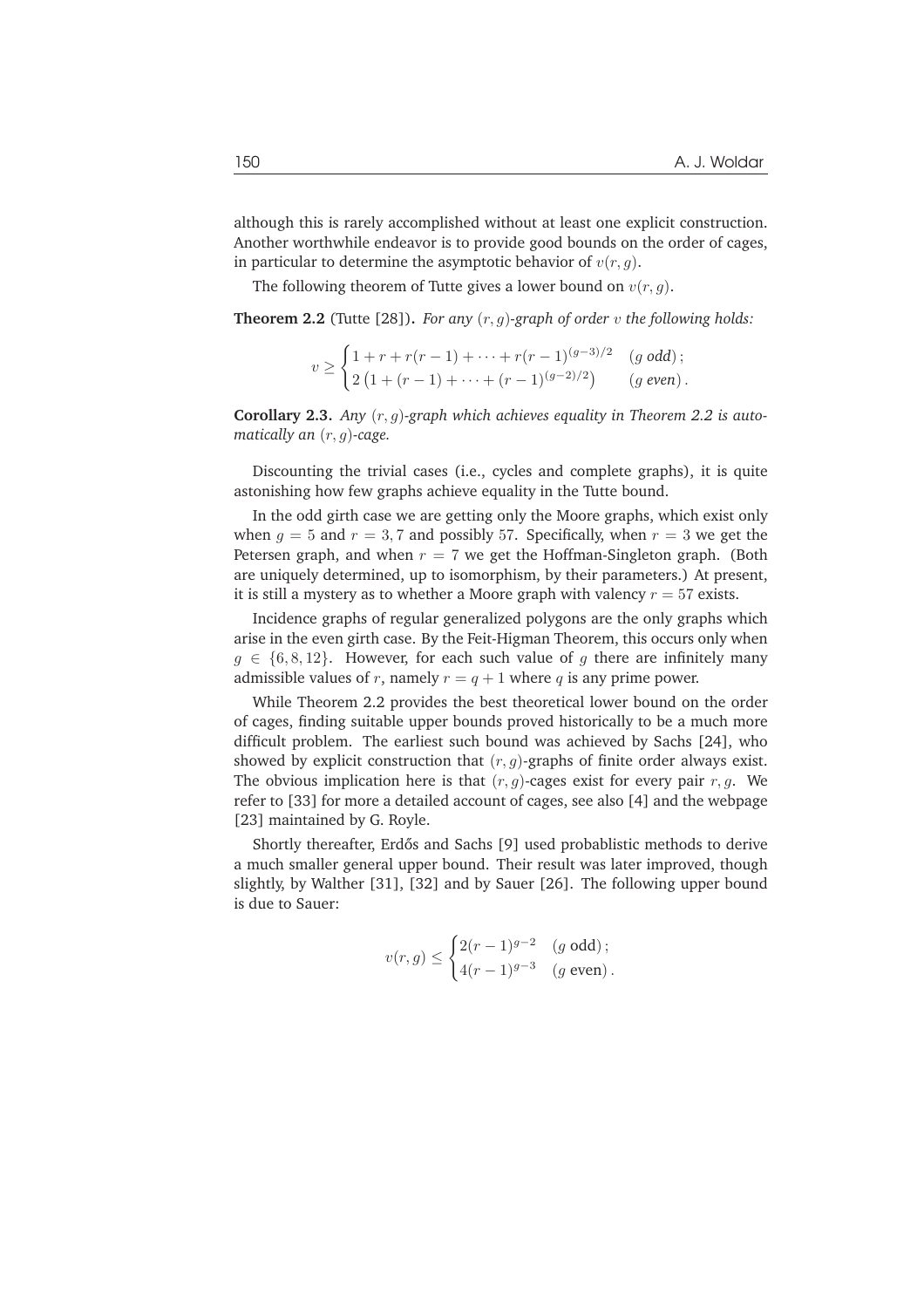#### **2.2.2 Dense graphs of large girth**

By dense in this context, we mean "having many edges" with respect to a fixed girth. This is actually another formulation of the Turán Problem, where we choose the forbidden family  $\mathcal{F} = \{C_3, C_4, \ldots, C_{q-1}\}\$  to ensure that the girth be at least g.

Note that the goals here are the same as in previously stated Turán problem: to determine  $ex(v, {C_3, \ldots, C_{g-1}})$  and, more ambitiously, to find all extremal graphs.

Interestingly, there is no current evidence to substantiate that the asymptotic behavior of the function  $ex(v, {C_3, \ldots, C_{q-1}})$  differs in the slightest from that of  $ex(v, g - 2)$  provided g is even. To clarify, this is not to say that the two corresponding "asymptotically equivalent" families of graphs coincide. Indeed, the Erdős-Rényi graphs [8] are extremal relative to avoiding a 4-cycle, however they contains 3-cycles. The point is that the number of edges in the Erdős-Rényi graphs are of the same asymptotic order as those of the (girth 6) generalized 3-gons, though for the former graphs the constant is a bit smaller. (See [15, 18] for more general occurrences of this phenomenon.)

### **2.2.3 Families of graphs with large girth**

For  $i\geq 1$ , let  $G_i$  be a regular graph of valency  $r$ , girth  $g_i$ , and order  $v_i$ . Following Biggs [1], we say that  ${G_i}$  is a *family of graphs with large girth* if

$$
g_i \ge \gamma \log_{r-1}(v_i)
$$

for some constant  $\gamma$ . It is well known that  $\gamma \leq 2$  (e.g., see [2]), but no family has ever been found for which  $\gamma = 2$ .

For many years the only significant results in this direction were the nonconstructive theorems of Erdős and Sachs with improvements by Sauer, Walther and others. These produced  $\gamma = 1$  (see [2, p. 107] for more details and references). The first explicit constructions were given by Margulis [21] with  $\gamma \approx 0.44$  for some infinite families with arbitrarily large valency.

At present, the largest value that has been achieved is  $\gamma = 4/3$ . These are realized by independent constructions of Margulis [21] and Lubotzky, Phillips, Sarnak [20, 25]. Specifically, they are Cayley graphs of the group  $PGL_2(\mathbb{Z}_q)$  with respect to a set of  $p + 1$  generators, where  $p, q$  are distinct primes congruent to 1 mod 4 with the Legendre symbol  $\left(\frac{p}{q}\right) = -1$ .

Note that incidence graphs of regular generalized polygons fail to provide families with large girth because their girth never exceeds 12. Still, we have introduced this extremal notion for a definite reason, see Section 3.2.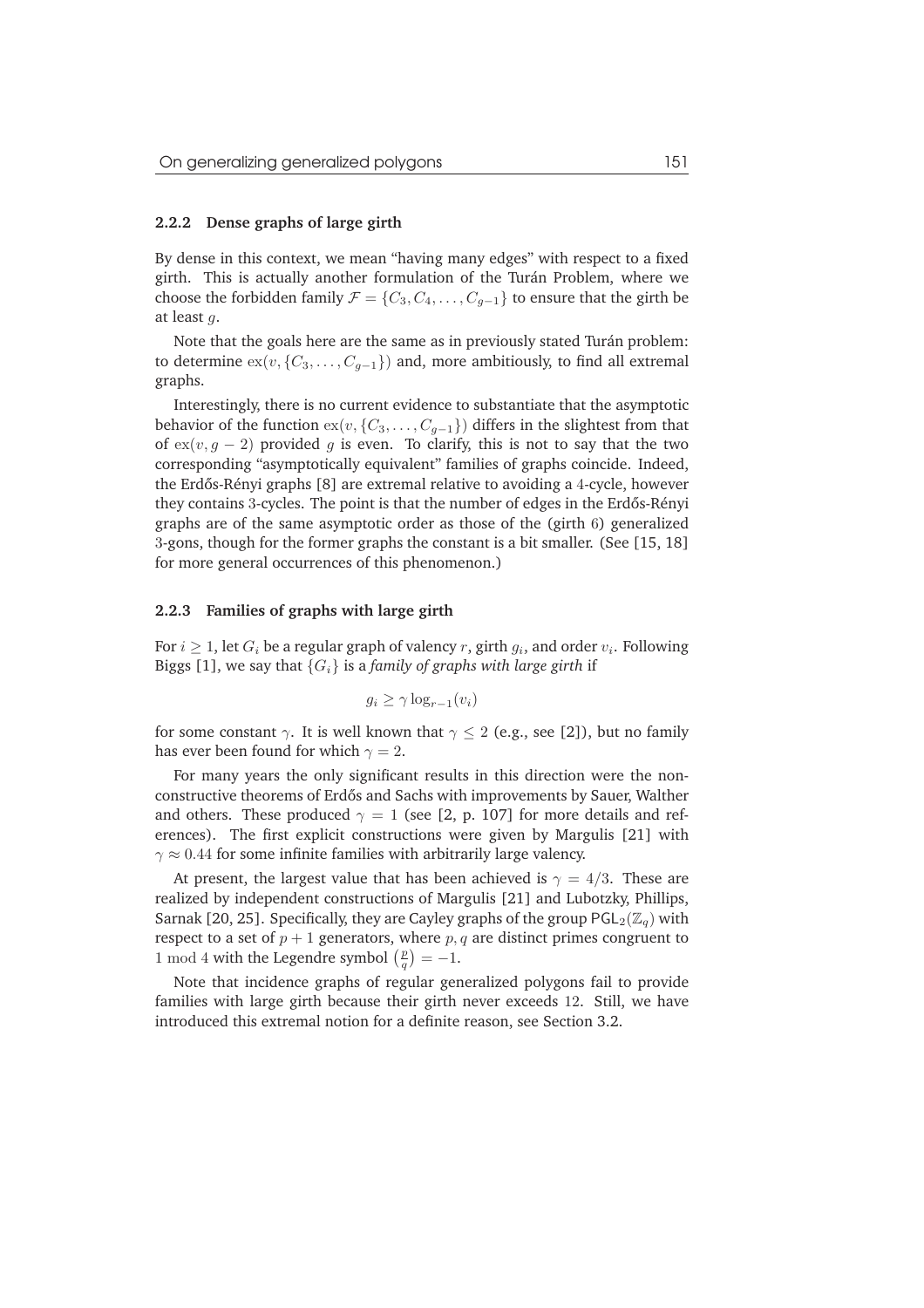# **3 Graphs** CD(k, q) **and their properties**

The graphs  $CD(k, q)$  are the incidence graphs of the geometries we describe in this paper. As previously mentioned, the motivation behind their construction was to derive graphs which would have extremal properties approaching those of the incidence graphs of regular generalized polygons, yet be prolific in number. As it turns out, they are best described in terms of another family of graphs  $D(k, q)$  constructed in [14].

### **3.1 Constructions of graphs**  $D(q)$ ,  $D(k, q)$ ,  $CD(k, q)$

Let q be a prime power, and let P and L be two copies of the countably infinite dimensional vector space V over  $GF(q)$ . Elements of P will be called points and those of  $L$  lines. In order to distinguish points from lines we introduce the use of parentheses and brackets: If  $x \in V$ , then  $(x) \in P$  and  $[x] \in L$ . We adopt the following coordinate representations for points and lines:

$$
(p) = (p_{01}, p_{11}, p_{12}, p_{21}, p'_{22}, p''_{22}, p_{23}, \dots, p'_{ii}, p''_{ii}, p_{i,i+1}, p_{i+1,i}, \dots),
$$
  
\n
$$
[l] = [l_{10}, l_{11}, l_{12}, l_{21}, l'_{22}, l''_{22}, l_{23}, \dots, l'_{ii}, l''_{ii}, l_{i,i+1}, l_{i+1,i}, \dots).
$$

We now define an incidence structure  $(P, L, I)$  as follows. We say point  $(p)$  is incident to line [*l*] if the following coordinate relations hold:

$$
p_{11} - l_{11} = l_{10}p_{01}
$$
  
\n
$$
p_{12} - l_{12} = l_{11}p_{01}
$$
  
\n
$$
p_{21} - l_{21} = l_{10}p_{11}
$$
  
\n
$$
\vdots
$$
  
\n
$$
p'_{ii} - l'_{ii} = l_{10}p_{i-1,i}
$$
  
\n
$$
p''_{ii} - l''_{ii} = l_{i,i-1}p_{01}
$$
  
\n
$$
p_{i,i+1} - l_{i,i+1} = l'_{ii}p_{01}
$$
  
\n
$$
p_{i+1,i} - l_{i+1,i} = l_{10}p''_{ii}
$$

We denote the incidence graph of  $(P, L, I)$  by  $D(q)$ .

Now, for each integer  $k \geq 2$  we define the incidence structure  $(P_k, L_k, I_k)$  as follows. First,  $P_k$  and  $L_k$  are obtained from P and L, respectively, by projecting each vector (point or line) onto its initial  $k$  coordinates. Incidence  $I_k$  is then defined by imposing the first  $k - 1$  coordinate relations and ignoring all others. We denote by  $D(k, q)$  the incidence graph of the structure  $(P_k, L_k, I_k)$ .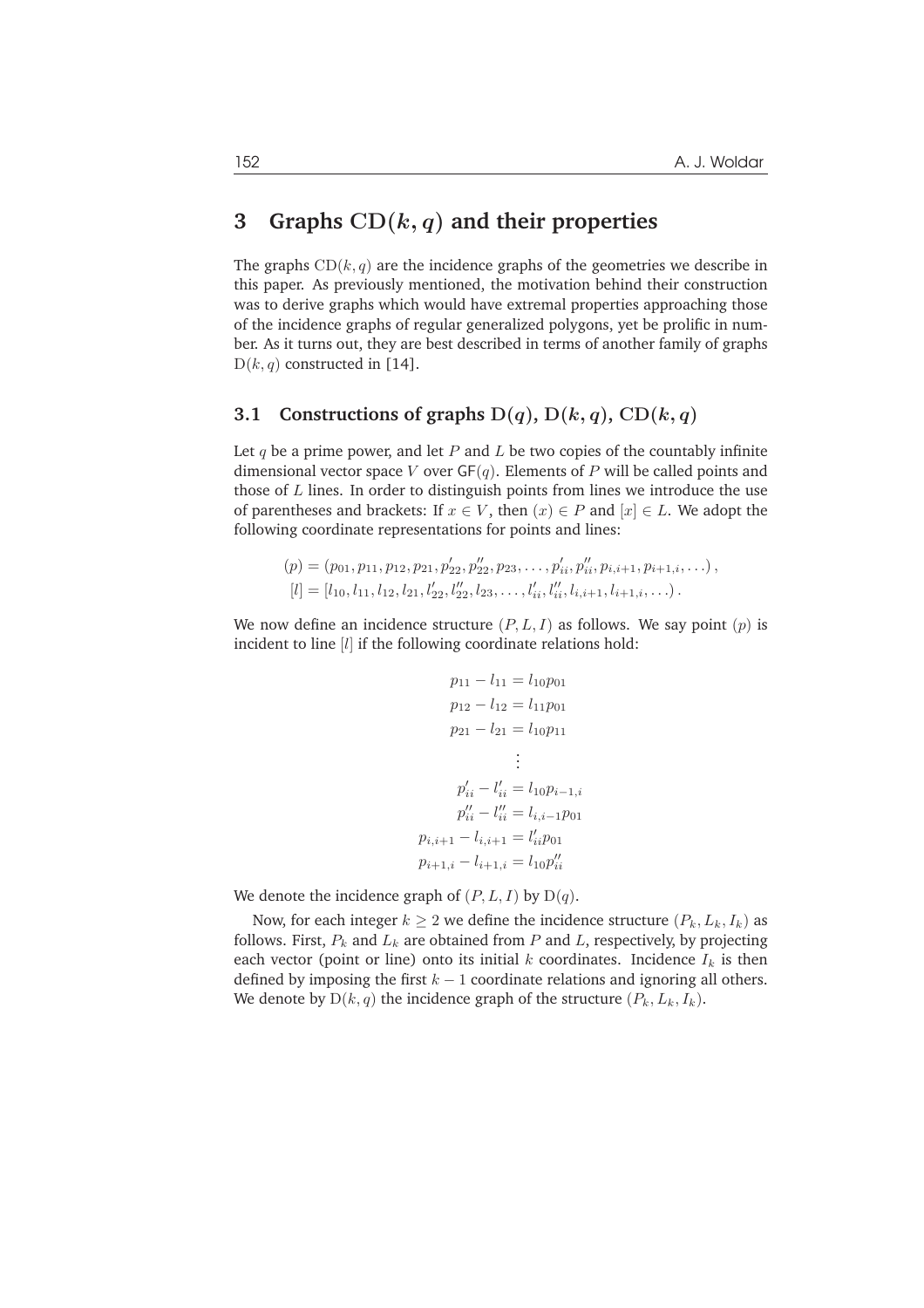From an extremal point of view, the only discernable weakness of the graphs  $D(k, q)$  is that they become disconnected when  $k \geq 6$ , and continue to disconnect thereafter at regular intervals, see [17]. In every such case, however, the connected components of  $D(k, q)$  are pairwise isomorphic. We denote by  $CD(k, q)$  any one of these connected components.

Proofs of the following propositions may be found in [14] and [16], respectively.

**Proposition 3.1.** *Let* q *be any prime power, and*  $k \geq 2$ *. Then* 

- (i)  $D(k, q)$  *is a regular bipartite graph of valency* q and order  $2q^k$ ;
- (ii) Aut(D(k, q)) *is both vertex- and edge-transitive;*
- (iii) *for even* k, the girth of  $D(k, q)$  *is at least*  $k + 4$ ;
- (iv) *for odd k, the girth of*  $D(k, q)$  *is at least*  $k + 5$ *.*

**Proposition 3.2.** *Let*  $CD(k, q)$  *denote a connected component of*  $D(k, q)$ *. Then* 

- (i) CD( $k, q$ ) is a regular, bipartite graph of valency q and order  $2q^{k-\lfloor \frac{k+2}{4} \rfloor + 1}$ ;
- (ii) Aut(CD(k, q)) *is both vertex- and edge-transitive;*
- (iii) *for even* k, the girth of  $CD(k, q)$  *is at least*  $k + 4$ ;
- (iv) *for odd k, the girth of*  $CD(k, q)$  *is at least*  $k + 5$ *.*

We believe the reader will concur that such manner of description belies any deep algebraic principles that may be involved in the construction of these graphs. Moreover, nondisclosure of such principles is in a sense excusable, since we are able to derive all important properties of these graphs directly from their coordinate relations.

### **3.2 Graphs** CD(k, q) **as near-extremal structures**

We revisit the extremal problems described in Section 2, this time alluding to various improvements on asymptotics, courtesy of the graphs  $CD(k, q)$ .

Regarding the two formulations of the Turán Problem, the best known general lower bound on each of  $ex(v, 2t)$  and  $ex(v, {C_3, C_4, \ldots, C_{2t+1}})$  is provided, with one exception, by the graphs  $CD(k, q)$ . Specifically, this bound is

$$
c_t\big(v^{1+\frac{2}{3t-3+\epsilon}}\big)\,,
$$

where  $c_t$  is a positive constant and  $\epsilon \in \{0,1\}$  depends on the parity of t. The excepted case,  $t = 5$ , is achieved by the regular generalized hexagons.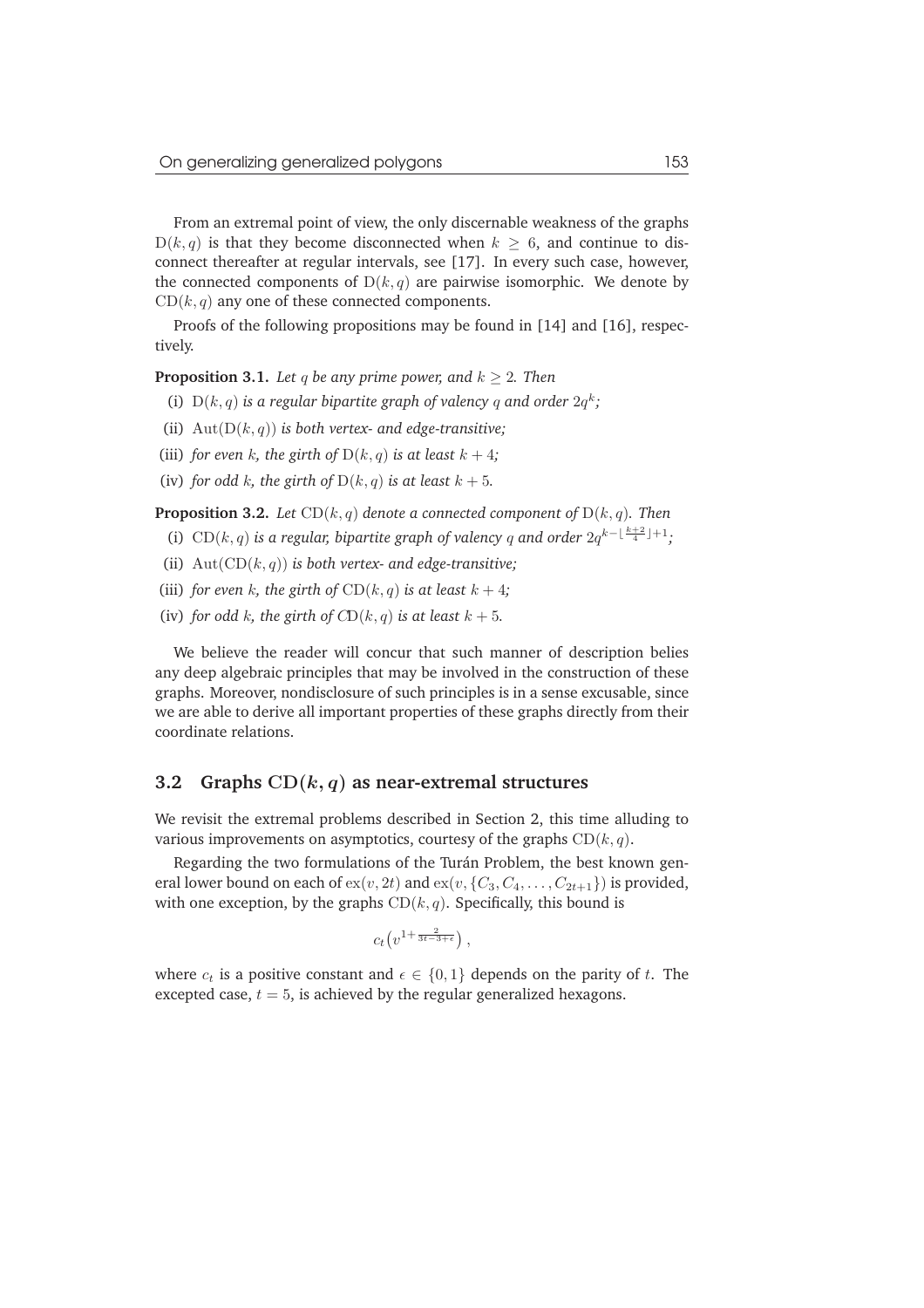Graphs  $CD(k, q)$  also lead to a rather marked improvement in bounding the order of cages. Namely, we have

$$
v(r,g) \le 2rq^{\frac{3g-13}{4}}
$$

where q is the smallest prime power for which  $r \leq q$ .

Finally, for each fixed choice of prime power q we get that  $\{CD(k, q)\}_{k>2}$  is a family of graphs with large girth in the sense of Biggs. Here, one achieves  $\gamma = 4 \log_q(q-1)/3.$ 

It is worth pointing out that there is a tacit distinction between the two girthrelated problems of 2.2.2 and 2.2.3. For example, while the graphs of Lubotzky, Phillips, Sarnak produce the larger value  $\gamma = 4/3$ , making them better in the sense of 2.2.3, the graphs  $CD(k, q)$  have more edges for each fixed choice of order and girth, so are superior in the sense of 2.2.2.

## **4 Generalized** 3**-gons**

With this section comes a shift in perspective from the graphs  $CD(k, q)$  to their underlying geometries. It turns out that  $CD(2, q)$  coincides with the incidence graph of the so-called "affine part" of the generalized 3-gon. Thus we concentrate first on generalized 3-gons, i.e., projective planes. We construct three models of the classical projective plane  $PG(2, q)$ , the first two of which are well known. We conclude with a far less familiar model, in which the affine part is highly detectable. This latter model depends on some rather sophisticated notions from Lie theory, and will be crucial to our exposition.

### **4.1 Models of** PG(2, q)

We start with the most familiar model, in which points and lines correspond to subspaces embedded in  $GF(q)^3$ .

### **4.1.1** Linear algebraic model of  $PG(2, q)$

Fix a 3-dimensional vector space V over  $GF(q)$ . We take as points all onedimensional subspaces of  $V$ , and as lines all two-dimensional subspaces. Incidence is containment, i.e., point  $V_1$  is incident to line  $V_2$  if and only if  $V_1$  is a subspace of  $V_2$ . We refer to any point-line incident pair  $\{V_1, V_2\}$  as a *flag*.

Recall that PΓL(3, q) is the full collineation group of PG(2, q). We work instead with its subgroup of central-axial collineations, namely  $PGL(3, q)$ , which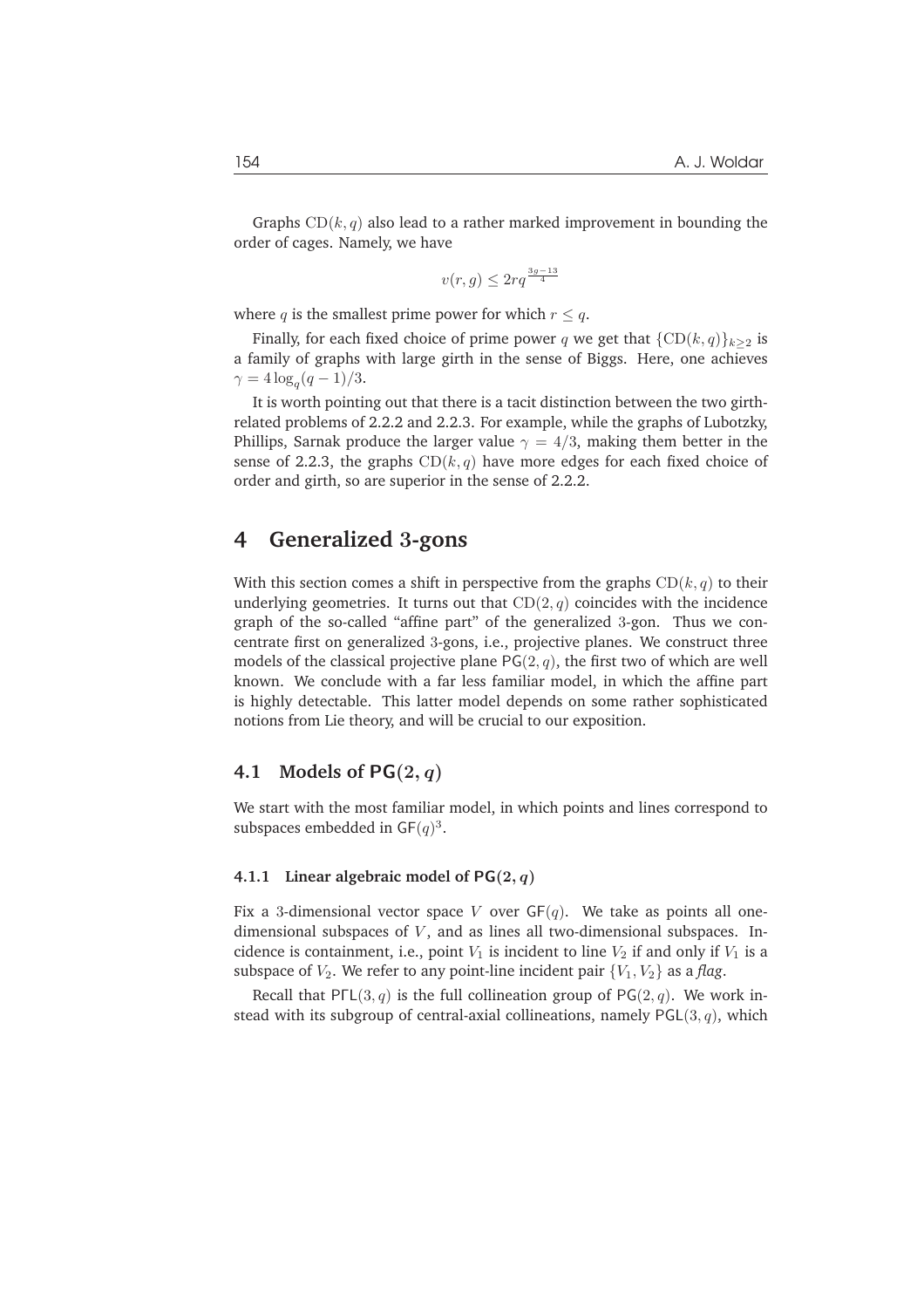is again acting transitively on points, lines and flags. Relative to this subgroup, it is possible to "internalize" this geometry in the sense of Felix Klein. This yields our second model.

### **4.1.2 Group geometric model of** PG(2, q)

Let  $\{\vec{e}_1, \vec{e}_2, \vec{e}_3\}$  denote the standard basis of the vector space V defined above. Taking  $V_1 = \langle \vec{e}_1 \rangle$  and  $V_2 = \langle \vec{e}_1, \vec{e}_2 \rangle$ , we may identify (via left action) the stabilizers of point  $V_1$  and line  $V_2$  as follows:

$$
\text{Stab}(V_1) = \left\{ \begin{pmatrix} * & * & * \\ 0 & * & * \\ 0 & * & * \end{pmatrix} \right\}
$$

$$
\text{Stab}(V_2) = \left\{ \begin{pmatrix} * & * & * \\ * & * & * \\ 0 & 0 & * \end{pmatrix} \right\}
$$

Here, asterisks are used to denote arbitrary values from  $GF(q)$ , subject of course to preserving nonsingularity of the matrices.

We now take as points all cosets of  $\text{Stab}(V_1)$  in PGL(3, q), and as lines all cosets of  $\text{Stab}(V_2)$  in PGL(3, q). Incidence is defined as follows: point x  $\text{Stab}(V_1)$ is incident to line  $y$  Stab $(V_2)$  precisely when

$$
x\operatorname{Stab}(V_1) \cap y\operatorname{Stab}(V_2) \neq \emptyset.
$$

It is quite visible from our descriptions of  $\text{Stab}(V_1)$  and  $\text{Stab}(V_2)$  that the intersection of these two groups has the form

$$
\operatorname{Stab}(V_1) \cap \operatorname{Stab}(V_2) = \left\{ \begin{pmatrix} * & * & * \\ 0 & * & * \\ 0 & 0 & * \end{pmatrix} \right\}.
$$

This is nothing more than the stabilizer of the flag  $\{V_1, V_2\}$ .

### **4.1.3 Lie algebraic model of** PG(2, q)

Here, it is necessary that we presume some familiarity with certain notions from the theory of Lie groups and Lie algebras. Excellent introductory sources with differing perspectives are [7, 13, 22]. In any case, we believe that even the unitiated reader will reap certain benefits from our presentation, hopefully coming away with a clear "local" picture of our general paradigm and methodology.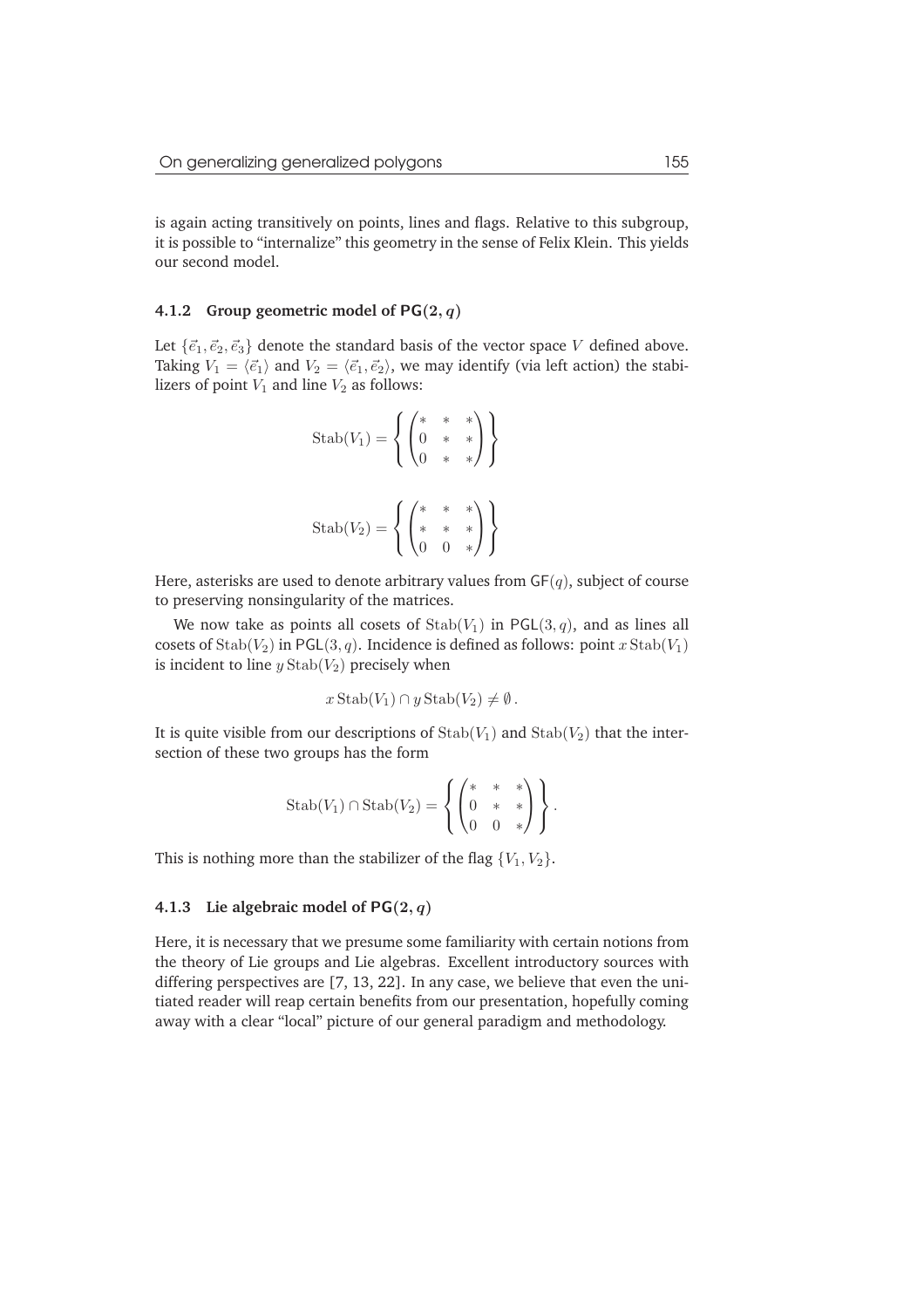Let  $\mathcal{L} = \mathcal{L}(G)$  denote the simple Lie algebra for  $G = GL(3, q)$  defined over the field  $GF(q)$ . Recall that  $\mathcal L$  is a nonassociative algebra with respect to the linear, skew-symmetric operation of Lie product, denoted [ , ], and that this operation satisfies the Jacobi identity:  $[a, [b, c]] + [b, [c, a]] + [c, [a, b]] = 0$ .

Let  $\Pi = \{r_1, r_2\}$  be a fundamental basis for  $\mathcal L$ . As usual, we refer to  $r_1, r_2$  as the fundamental roots.

The Cartan matrix  $A = (A_{ij})$  of  $\mathcal L$  is given by

$$
A = \begin{pmatrix} 2 & -1 \\ -1 & 2 \end{pmatrix}.
$$

From this matrix, one is able to generate the entire root system of  $\mathcal L$  via linear extension of the action of the Weyl group  $W = \langle w_1, w_2 \rangle$  on the fundamental roots, specifically  $r_j^{w_i} = r_j - A_{ij}r_i$ . The resulting root system is given by  $\Phi =$  $\Phi^+ \cup \Phi^-,$  where

$$
\Phi^+ = \{r_1, r_2, r_1 + r_2\} \quad \text{and} \quad \Phi^- = \{-r_1, -r_2, -(r_1 + r_2)\} \, .
$$

We refer to the elements of  $\Phi^+$  as the positive roots of  ${\cal L}$  with respect to  $\Pi,$  and to those of  $\Phi^-$  as the negative roots.

Now let  $\Pi^* = \{r_1^*, r_2^*\}$  be the dual basis of  $\Pi$ , and define the contragredient action of W on  $\prod^* \text{ via } r_j^{*w}(s) = r_j^{*}(s^{w^{-1}})$ . This gives us the dual root system

$$
\Phi^*=\{\pm r_1^*,\pm r_2^*,\pm(r_1^*-r_2^*)\}\,.
$$

Recall the Cartan decomposition of a simple Lie algebra, namely

$$
\mathcal{L}=\mathcal{H}\oplus\mathcal{L}^+\oplus\mathcal{L}^-,
$$

where  $H$  is the Cartan subalgebra of  $L$  (maximal self-normalizing subalgebra), and  $\mathcal{L}^+$  and  $\mathcal{L}^-$  are the positive and negative root spaces of  $\mathcal{L}$ , respectively. Subspaces  $\mathcal{L}^+$  and  $\mathcal{L}^-$  are *a fortiori* ideals of  $\mathcal{L}$ , but they are not subalgebras. However, the direct sums  $\mathcal{L}^U=\mathcal{H}\oplus \mathcal{L}^+$  and  $\mathcal{L}^L=\mathcal{H}\oplus \mathcal{L}^-$  *are* subalgebras of  $\mathcal{L},$ which we call the upper and lower Borel subalgebras of  $\mathcal{L}$ , respectively. In what follows, we shall be mainly concerned with the upper Borel subalgebra  $\mathcal{L}^U.$ 

Under the adjoint action of  $H$ , each of  $\mathcal{L}^+$ ,  $\mathcal{L}^-$  decomposes into a direct sum of  $H$ -invariant subspaces, which we call root spaces. It is well known that every root space is one-dimensional. For each  $s \in \Phi$ , let  $e_s$  be a corresponding (nonzero) root vector. In such manner, we get a further decomposition of  $\mathcal L$  into the direct sum of  $H$  with the totality of root spaces. In particular, we see that  ${r_1^*, r_2^*, e_{r_1}, e_{r_2}, e_{r_1+r_2}}$  is a basis for  $\mathcal{L}^U$ , presuming once more that  $\mathcal{L}$  is the Lie algebra for  $GL(3, q)$ .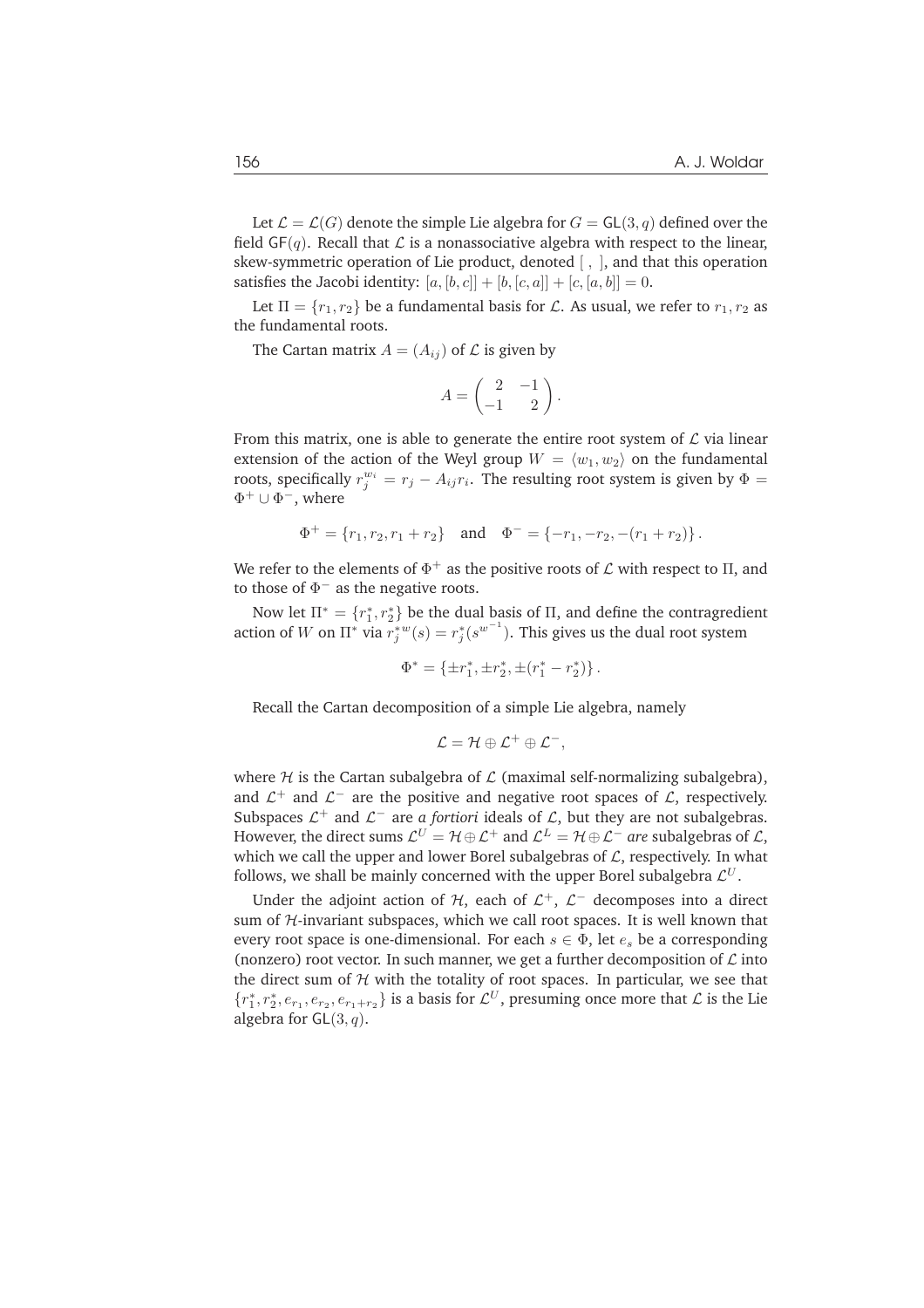We are now ready to present our Lie algebraic model of  $PG(2, q)$ . There are three types of points and three types of lines; in each case "type" is determined by the linear functional  $s^* \in \Phi^*$  which is showing up as the lead term in each such expression.

*Points:*  $r_1^*$  (one element)  $-r_1^* + r_2^* + \lambda_{r_1} e_{r_1}$  (*q* elements)  $-r_2^* + \lambda_{r_2}e_{r_2} + \lambda_{r_1+r_2}e_{r_1+r_2}$  ( $q^2$  elements) Lines: ∗ 2 (one element)  $r_1^* - r_2^* + \lambda_{r_2} e_{r_2}$  (*q* elements)  $-r_1^* + \lambda_{r_1} e_{r_1} + \lambda_{r_1+r_2} e_{r_1+r_2}$  ( $q^2$  elements)

Incidence is defined by vanishing of the Lie product, i.e., point  $p$  is incident to line *l* if and only if  $[p, l] = 0$ .

The reader will observe that each point and line is a specific linear combination relative to the basis  $\{r_1^*, r_2^*, e_{r_1}, e_{r_2}, e_{r_1+r_2}\}$  of  $\mathcal{L}^U$ . However, most linear combinations have been excluded from consideration. This raises the question as to how such representative elements are chosen.

First, the lead term  $s^* \in \Phi^*$  falls into one of two possible orbits under the action of the Weyl group  $W$  on  $\Phi^*$ , namely  $\{-r_2^*\}^W$  and  $\{-r_1^*\}^W$ . The choice here is a bit arbitrary, but we define points and lines in this respective order. Second, for a fixed  $s^* \in \Phi^*$  an expression of the form  $s^* + v$  is an admissible object (point or line) if and only if  $s^* + v$  lies in the same orbit as  $s^*$  under the action of the stabilizer B in  $GL(3, q)$  of the flag  $\{r_1^*, r_2^*\}$ . From our explanation, the reader will note that there are precisely three orbits of points and three orbits of lines relative to this action (in each case, of respective sizes 1,  $q$ ,  $q^2$ ), which is why we chose to list them separately and distinguish them by "type".

Observe that restriction of our model to the points  $r_1^*$ ,  $-r_1^* + r_2^*$ ,  $-r_2^*$  and the lines  $r_2^*, r_1^*$  – $r_2^*, -r_1^*$  yields the 6-cycle, i.e., the *thin* generalized 3-gon. However, it is a quite different substructure of  $PG(2, q)$  with which we will be concerned. We speak now of the affine part of  $PG(2, q)$ , which we define presently.

Fix a flag  $\{p, l\}$  in PG(2, q). We define the *affine part of* PG(2, q) *relative to*  $\{p, l\}$  to be the substructure induced on all points of maximum distance from l, and all lines of maximum distance from  $p$ . (In order to interpret "distance" more succinctly here, it may be convenient to consider the incidence graph of  $PG(2, q)$ , where this notion corresponds to the usual one for graphs.) Because we are working inside a flag-transitive geometry, affine parts relative to different flags are isomorphic.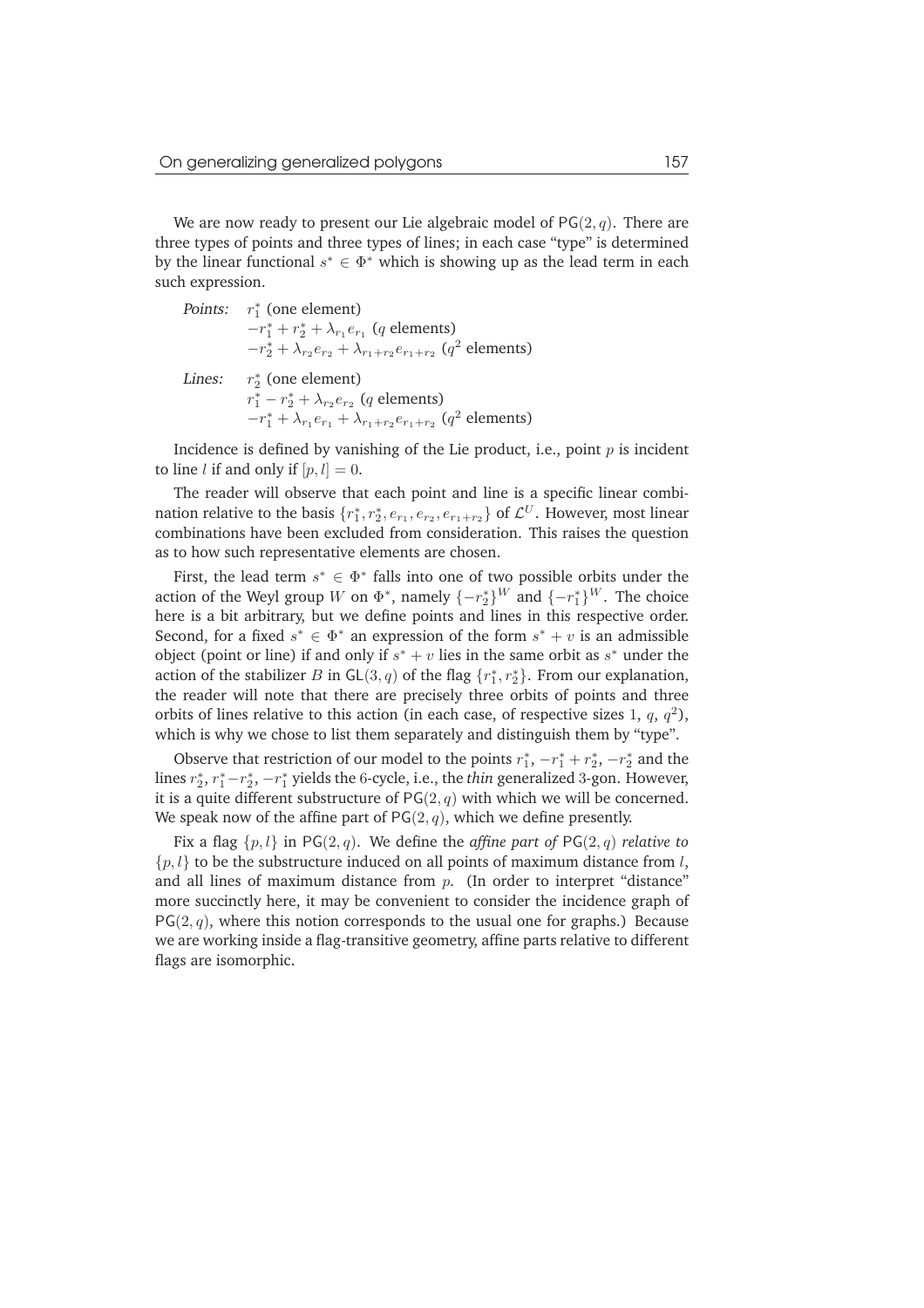### **4.1.4 Lie algebraic model of the affine part of** PG(2, q)

In terms of our Lie algebraic model of  $PG(2, q)$  given in 4.1.3, we may choose the affine part relative to the flag  $\{r_1^*, r_2^*\}$ . Then the points and lines at maximum distance from this flag correspond to the two largest orbits of B, each of size  $q^2$ . This gives us our desired model of the affine part:

```
Affine points:
                         x_2^* + \lambda_{r_2} e_{r_2} + \lambda_{r_1+r_2} e_{r_1+r_2}Affine lines:
                         x_1^* + \lambda_{r_1} e_{r_1} + \lambda_{r_1+r_2} e_{r_1+r_2}
```
We hasten to point out that the affine part of  $PG(2, q)$  is not the affine plane  $AG(2, q)$ , although both objects share the same point set. Whereas  $AG(2, q)$  is obtained by removing a single line from  $PG(2, q)$  ("line at infinity"), the affine part requires the removal of  $q + 1$  lines ("line at infinity" plus a parallel class). In particular, the incidence graph of this substructure is regular of valency  $q$ .

**Example 4.1.** We provide Lie algebraic models of the Fano plane  $PG(2, 2)$  and its affine part. In each case, lines are represented as subsets of points (the latter appear in boldface). The two structures are depicted in Figures 1 and 2, respectively.

Lines of the Fano plane:

$$
\{r_1^*, -r_2^*, -r_2^* + e_{r_1+r_2}\} = r_1^* - r_2^*
$$
\n
$$
\{r_1^*, -r_1^* + r_2^*, r_1^* + r_2^* + e_{r_1}\} = r_2^*
$$
\n
$$
\{r_1^*, -r_2^* + e_{r_2}, -r_2^* + e_{r_2} + e_{r_1+r_2}\} = r_1^* - r_2^* + e_{r_2}
$$
\n
$$
\{-r_2^*, -r_1^* + r_2^* + e_{r_1}, -r_2^* + e_{r_2} + e_{r_1+r_2}\} = -r_1^* + e_{r_1}
$$
\n
$$
\{-r_2^* + e_{r_2}, -r_1^* + r_2^* + e_{r_1}, -r_2^* + e_{r_1+r_2}\} = -r_1^* + e_{r_1} + e_{r_1+r_2}
$$
\n
$$
\{-r_1^* + r_2^*, -r_2^* + e_{r_2}, -r_2^* + e_{r_2} + e_{r_1+r_2}\} = -r_1^* + e_{r_1+r_2}
$$
\n
$$
\{-r_2^*, -r_1^* + r_2^*, -r_2^* + e_{r_2}\} = -r_1^*
$$

Lines of the affine part of the Fano plane:

$$
\{-r_2^*, -r_1^* + r_2^* + e_{r_1}, -r_2^* + e_{r_2} + e_{r_1+r_2}\} = -r_1^* + e_{r_1}
$$
  
\n
$$
\{-r_2^* + e_{r_2}, -r_1^* + r_2^* + e_{r_1}, -r_2^* + e_{r_1+r_2}\} = -r_1^* + e_{r_1} + e_{r_1+r_2}
$$
  
\n
$$
\{-r_1^* + r_2^*, -r_2^* + e_{r_2}, -r_2^* + e_{r_2} + e_{r_1+r_2}\} = -r_1^* + e_{r_1+r_2}
$$
  
\n
$$
\{-r_2^*, -r_1^* + r_2^*, -r_2^* + e_{r_2}\} = -r_1^*
$$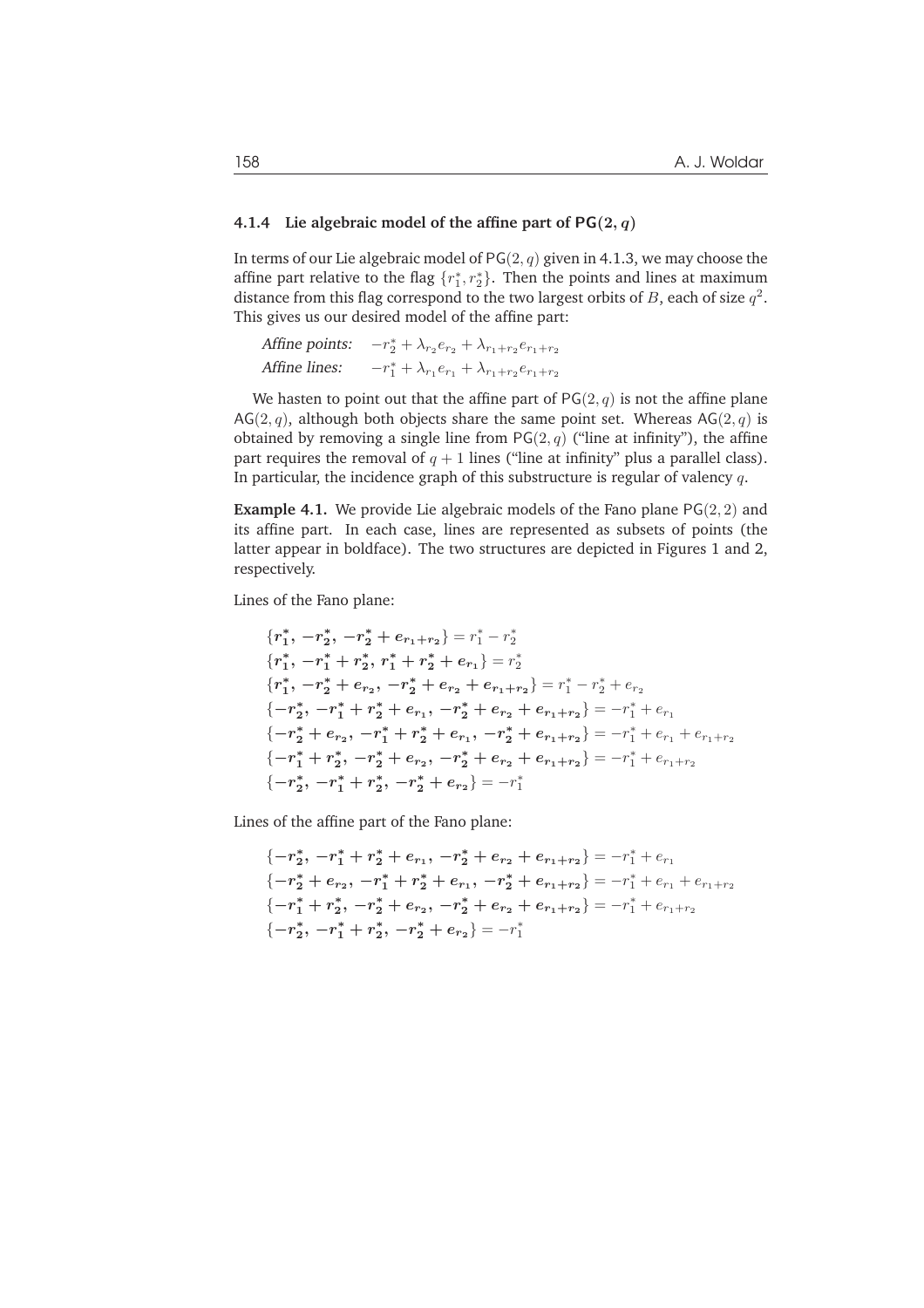

Figure 2: Affine part of Fano plane

# **5 Generalized** m**-gons**

## **5.1 Group geometric model**

Each rank two Chevalley group  $G$  gives rise to a generalized  $m$ -gon of order  $q$ , where  $GF(q)$  is the field over which G is defined. We have already witnessed this in the case of  $GL(3, q)$ . Indeed,  $GL(3, q)$  is a rank two Chevalley group defined over  $GF(q)$ , and its coset geometry provided us with a group geometric model of the generalized 3-gon (projective plane) of order  $q$ . It turns out that this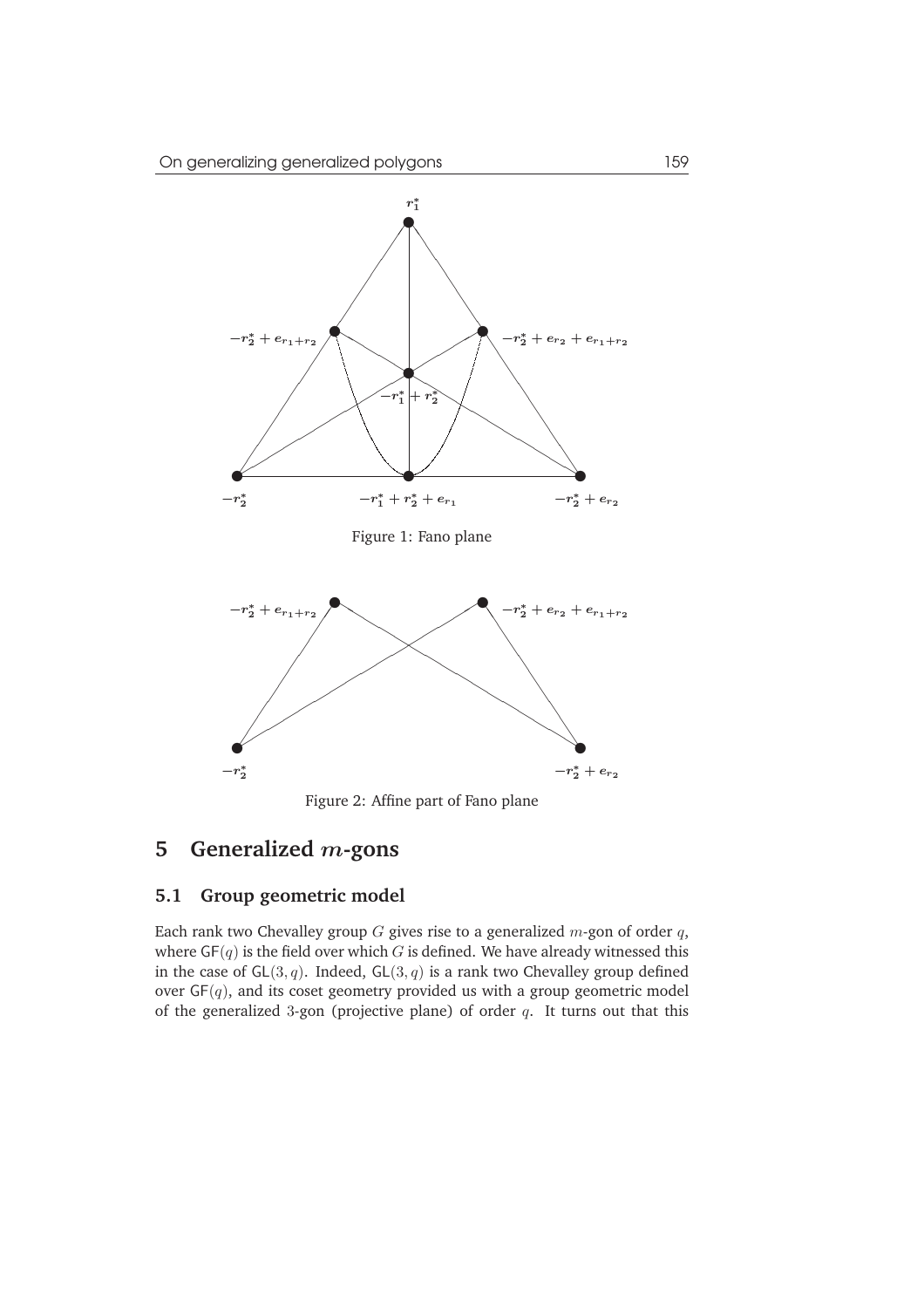construction is entirely general.

There are seven types of rank two Chevalley groups, viz.  $A_2, B_2, G_2, {}^2\!A_3, {}^2\!A_4,$  ${}^{3}D_4$ ,  ${}^{2}F_4$ . The first three are said to be of "normal type", the last four "twisted". Generalized 3-gons arise from  $A_2$ , generalized 4-gons from  $B_2$ ,  ${}^2A_3$  and  ${}^2A_4$ , 6-gons from  $G_2$  and  ${}^3D_4$ , and 8-gons from  ${}^2F_4$ . The types for which the generalized *m*-gons turn out to be regular are  $A_2$ ,  $B_2$ ,  $G_2$  and  $^2A_4$ . However, as the 4-gon coming from  ${}^2A_4$  defined over GF(q) is isomorphic to the one arising from  $B_2$  defined over GF( $q^2$ ), it suffices to restrict our attention to  $A_2$ ,  $B_2$  and  $G_2$ .

Thus let G be of type  $A_2$ ,  $B_2$  or  $G_2$  defined over  $\mathsf{GF}(q)$ , where  $q = p^{\alpha}$ . Let U be a fixed Sylow p-subgroup of  $G$ , and let  $B$  be its normalizer in  $G$ . Then, as  $G$ has rank two there are just two subgroups properly situated between  $B$  and  $G$ . (In general, a rank  $r$  group of Lie type has  $2r - 2$  such intermediate subgroups, of which r are maximal.) We denote these subgroups by  $P_1$ ,  $P_2$  and call them (*maximal*) *parabolic* subgroups of G. Groups U and B are commonly referred to as *unipotent* and *Borel* subgroups of G, respectively.

We now formulate our group geometric model for generalized  $m$ -gons as follows: Let G be any rank two group of Lie type, and let  $P_1$ ,  $P_2$  be the parabolic subgroups of  $G$  relative to a fixed choice of Borel subgroup  $B$ . We take as points all cosets of  $P_1$  in G, and as lines all cosets of  $P_2$  in G. We define point  $xP_1$  to be incident to line  $yP_2$  precisely when  $xP_1 \cap yP_2 \neq \emptyset$ .

**Example 5.1.** Let us specialize this setting to the one we have already seen in 4.1.2, where the rank two group is of type  $A_2$ , that is,  $GL(3, q)$ . A convenient choice for Sylow p-subgroup here is the group of all upper triangular matrices with 1's along the diagonal. (This group has order  $q^3$  so is surely a Sylow p-subgroup of  $GL(3, q)$ .) In this case, B is simply the group of all upper triangular matrices, which the reader will recall is the stabilizer of a flag. We may now identify  $\text{Stab}(V_1)$  and  $\text{Stab}(V_2)$  as the two parabolic subgroups  $P_1$ ,  $P_2$  of  $GL(3, q)$ . Indeed,  $Stab(V_1)$  and  $Stab(V_2)$  are the only groups which lie strictly between B and  $GL(3, q)$ .

### **5.2 Lie algebraic model**

This is a direct analogue of the Lie algebraic model of  $PG(2, q)$  presented in 4.1.3. Let G be a rank two group of Lie type, and let  $\mathcal L$  be its corresponding Lie algebra. We embed the points and lines of our generalized  $m$ -gon in the upper Borel subalgebra  $\mathcal{L}^U$  as follows:

```
Points: s^* + v, where s^* \in \{-r_2^*\}^W and s^* + v \in \{s^*\}^BLines:
 * + v, where s^* \in \{-r_1^*\}^W and s^* + v \in \{s^*\}^B
```
Incidence is once again defined in terms of the vanishing Lie product, cf. 4.1.3.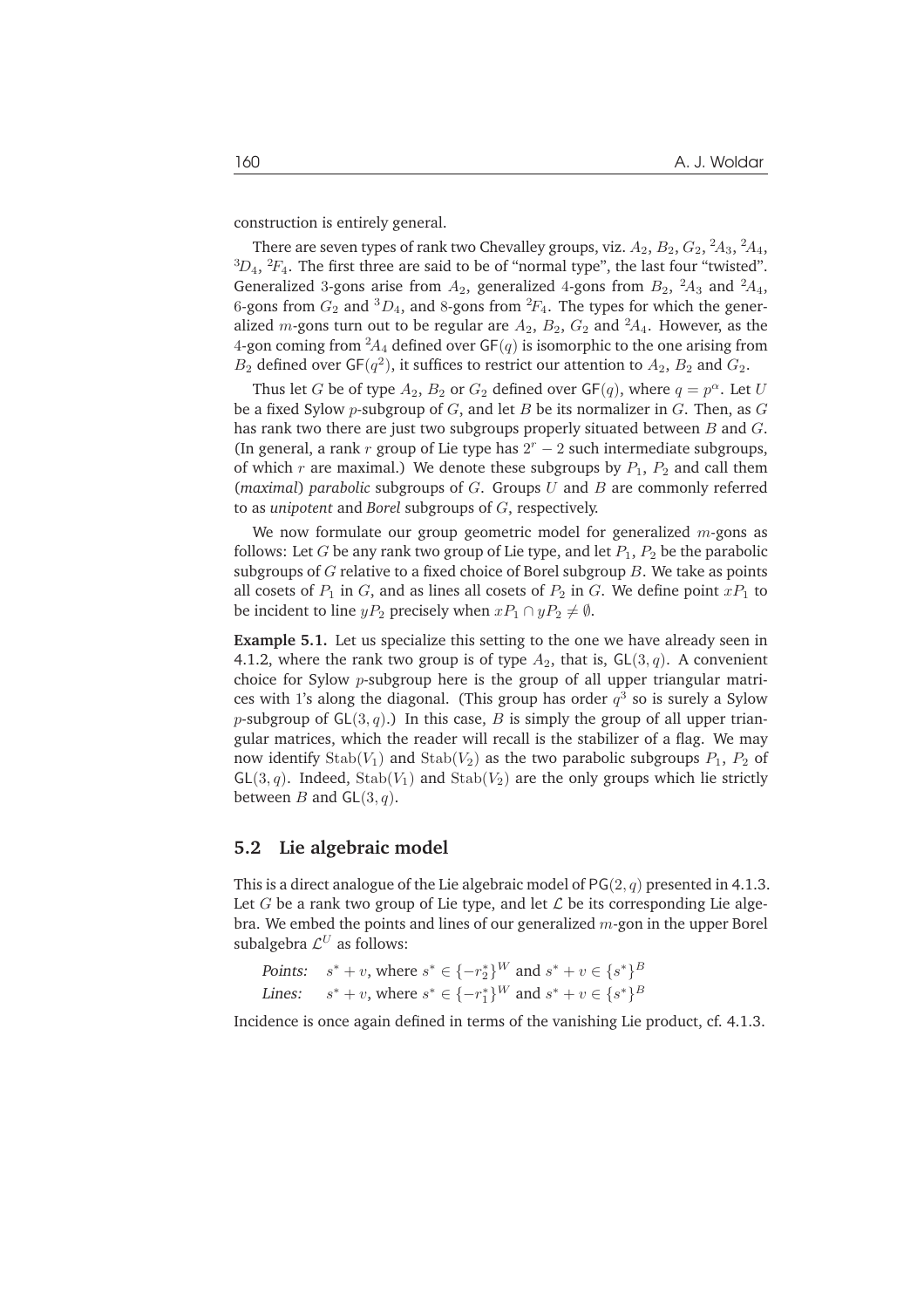### **5.3 Lie algebraic model of affine part**

Appealing to 4.1.4, we define affine objects to be those at maximum distance from the flag  $\{r_1^*, r_2^*\}$ . Again, these objects comprise the two largest orbits under the action of the Borel subgroup B of G, i.e., the stabilizer of the flag  $\{r_1^*, r_2^*\}$ . The resulting form of affine points is thus  $-r_2^* + v$ , and that of affine lines is  $-r_1^* + v$ , where in each case  $s^* + v \in \{s^*\}^B$  for  $s^* \in \{-r_2^*, -r_1^*\}$ .

**Example 5.2.** We provide Lie algebraic models for the generalized 4-gon of type  $B_2$  and its affine part.

| Points:        | $r_{2}^{*}$ (one element)                                                                                                    |
|----------------|------------------------------------------------------------------------------------------------------------------------------|
|                | $r_1^* - r_2^* + \lambda_{r_2} e_{r_2}$ (q elements)                                                                         |
|                | $-r_1^* + r_2^* + \lambda_{r_1} e_{r_1} + \lambda_{2r_1+r_2} e_{2r_1+r_2}$ (q <sup>2</sup> elements)                         |
|                | $-r_2^* + \lambda_{r_2}e_{r_2} + \lambda_{r_1+r_2}e_{r_1+r_2} + \lambda_{2r_1+r_2}e_{2r_1+r_2}$ (q <sup>3</sup> elements)    |
| Lines:         | $r_{1}^{*}$ (one element)                                                                                                    |
|                | $-r_1^* + 2r_2^* + \lambda_{r_1} e_{r_1}$ (q elements)                                                                       |
|                | $r_1^* - 2r_2^* + \lambda_{r_2}e_{r_2} + \lambda_{r_1+r_2}e_{r_1+r_2}$ (q <sup>2</sup> elements)                             |
|                | $-r_1^* + \lambda_{r_1} e_{r_1} + \lambda_{r_1+r_2} e_{r_1+r_2} + \lambda_{2r_1+r_2} e_{2r_1+r_2}$ (q <sup>3</sup> elements) |
| Affine points: | $-r_2^* + \lambda_{r_2}e_{r_2} + \lambda_{r_1+r_2}e_{r_1+r_2} + \lambda_{2r_1+r_2}e_{2r_1+r_2}$                              |
| Affine lines:  | $-r_1^* + \lambda_{r_1}e_{r_1} + \lambda_{r_1+r_2}e_{r_1+r_2} + \lambda_{2r_1+r_2}e_{2r_1+r_2}$                              |

Note that our model for the generalized 4-gon involves four types of points and four types of lines. As alluded to above, these types correspond to Borel orbits, the two largest of which render the points and lines of the affine part of the 4-gon.

A similar model can be constructed for the generalized 6-gon of type  $G_2$ , however this exhausts all possibilities available to us. Our problem at this stage is more metaphysical than pragmatic: How to detect the essence of these structures so limited in number, and extrapolate on that essence. While we would like to claim some level of ingenuity in solving this problem, it turns out that the biggest role was played by the Beauty of Mathematics. It cried out to us where to look, and fortuitously, Ustimenko heard the message and interpreted it correctly.

# **6 Affine Lie algebras**

Roughly speaking, the classification of simple Lie algebras runs parallel to that of Lie groups (over the complex numbers) and groups of Lie type (over finite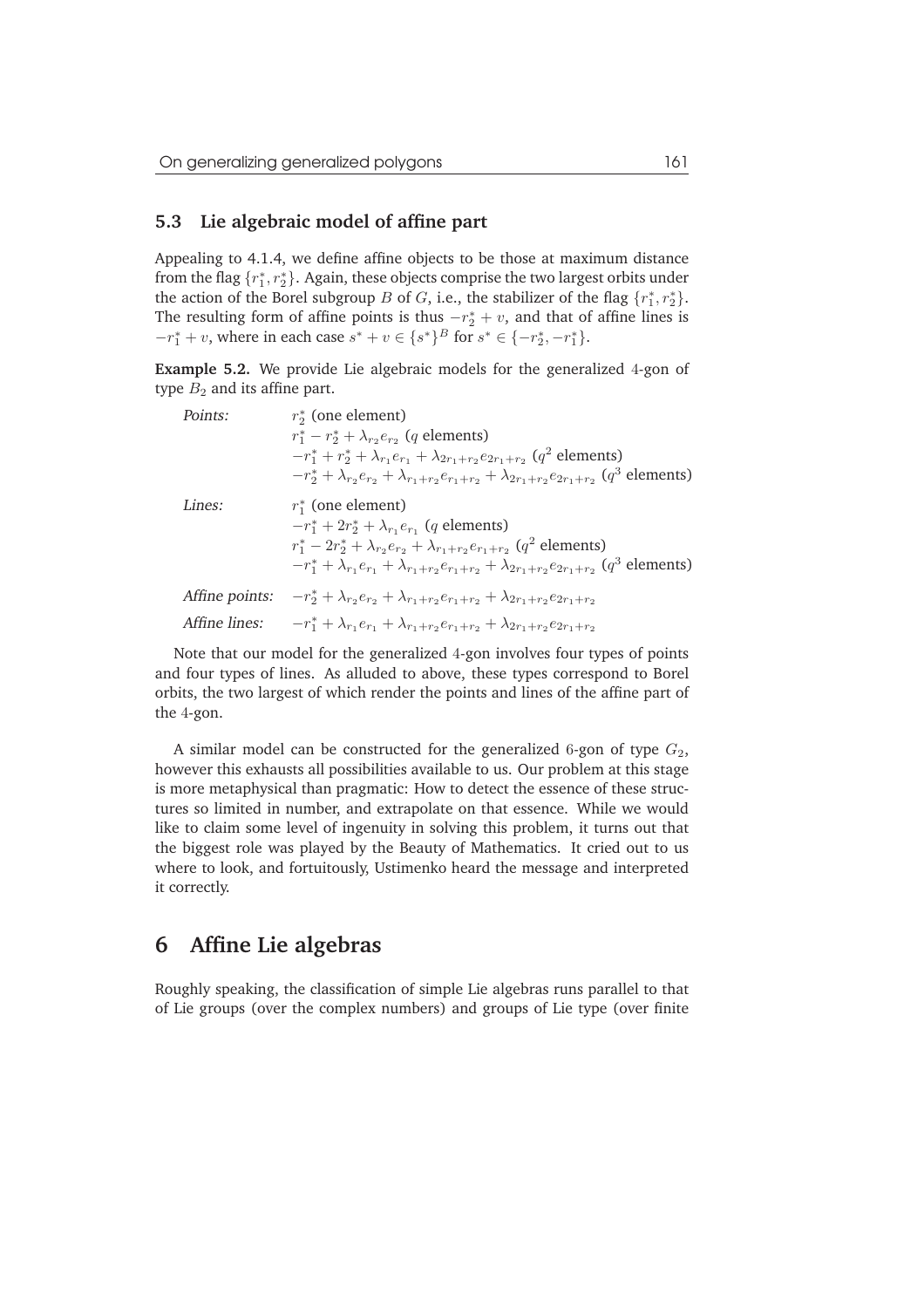fields). There are some curious pathologies in the latter case, where a twisted group of Lie type will emerge which has no Lie group "relative", but such occurrences are rare and have been understood for a long time.

Less studied is the class of Kac-Moody algebras, though its subclass of affine Lie algebras has many important ties with Lie algebras. Both varieties give rise to (extended) Dynkin diagrams, (affine) Weyl groups and (affine) root systems, and may be constructed from their Cartan matrices.

Some differences, however, are striking. Whereas the root system of a Lie algebra is finite, that of an affine Lie algebra is infinite. This accounts for infinitely many root vectors, making affine Lie algebras infinite dimensional graded structures. Moreover, while all root spaces of a Lie algebra are one-dimensional, in the case of an affine Lie algebra this dimension may be larger.

The most crucial difference, however, is that for affine Lie algebras the connection to groups is far more tenuous. Still, such connections have been well studied and are attractively embodied in the general framework of "groups with a twin root datum (donnée radicielle)". This notion may be regarded as the group theoretical counterpart of the Kac-Moody algebra. We refer the reader to the lecture notes of P.-E. Caprace and B. Rémy [6] as an excellent introductory source, see also [5, 27].

## **6.1** Affine Lie algebra of type  $\widetilde{A}_1$

In our preamble, we mentioned Dynkin diagrams. Every Lie algebra and affine Lie algebra has one. In the case of rank two Lie algebras of normal type, such diagrams consist of two nodes with some adjoining edges. The number of such edges conveys immediate information about the root system and Weyl group structure; ultimately it reveals all about the corresponding Lie algebra and Lie group. It is one of the most compact modes of description in all of mathematics.

In Figure 3, we give the Dynkin diagrams of all rank two Lie algebras of normal type. Recall that each such diagram is related to the existence of a regular generalized polygon.



Figure 3: Dynkin diagrams of type  $A_2$ ,  $B_2$ ,  $G_2$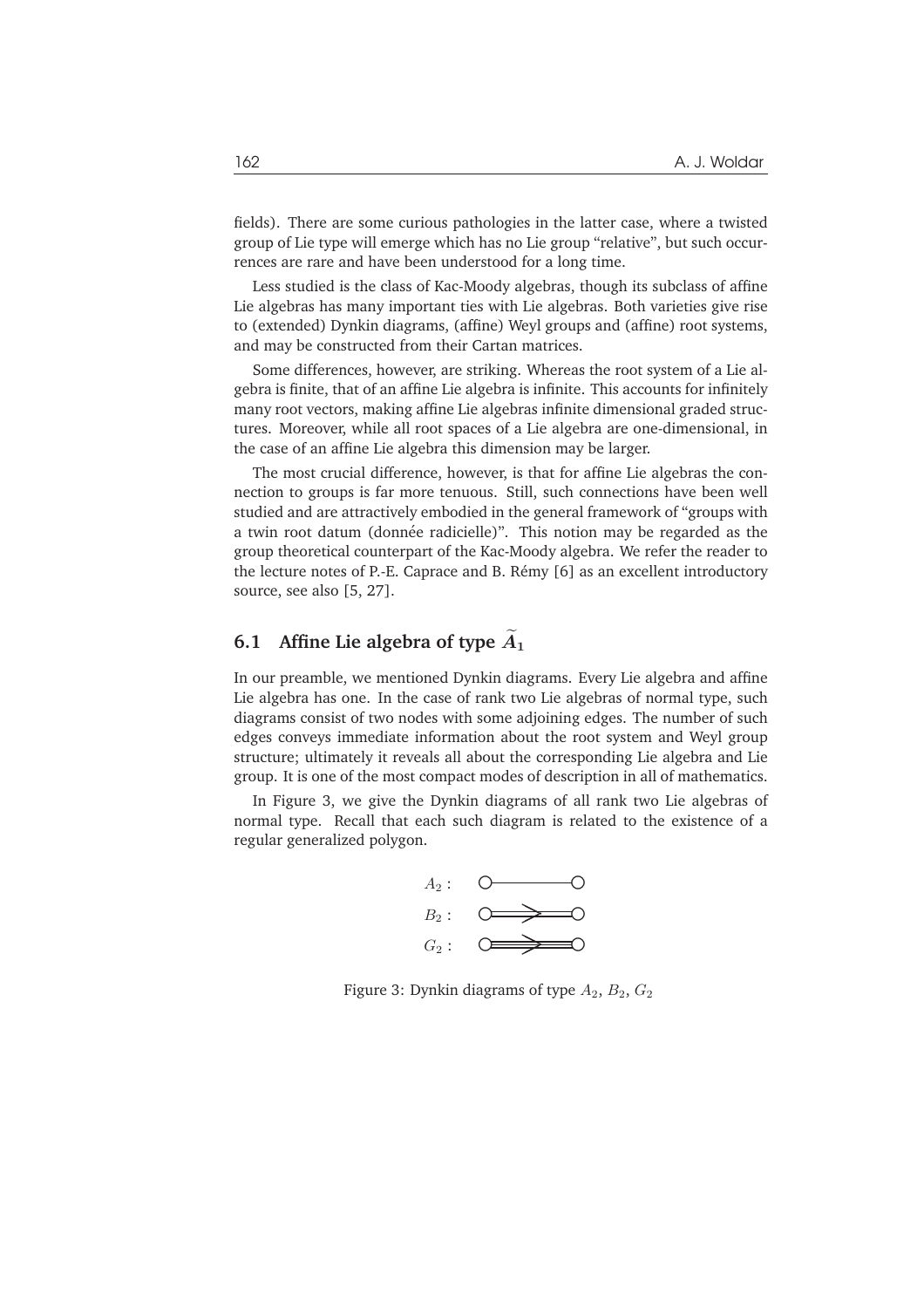

Figure 4: Extended Dynkin diagram of type  $\widetilde{A}_1$ 

The bad news is we have exhausted all Dynkin diagrams of the classical Lie algebras. The good news is there is one additional diagram to consider. It is a rank two "extended" Dynkin diagram, formed by appending an additional node (corresponding to an imaginary root) to the Dynkin diagram of a rank one Lie algebra of type  $A_1$ , see Figure 4. Note that the two nodes are joined by infinitely many edges, which, in particular, signifies that the corresponding affine Weyl group will be the infinite dihedral group. Keep in mind that there is no hope of a new generalized polygon here, as Feit and Higman have demonstrated.

Curiously, despite uniqueness of the diagram of type  $\widetilde{A}_1$ , there are two distinct Cartan matrices which may be associated with it, namely the one indicated in 6.2 below, and the one in which we disturb only its  $(1, 2)$ -entry reassigning  $a_{12} = -3$ . Some time ago, we convinced ourselves that both produce the same asymptotics relative to the kinds of properties we were investigating. Thus, we worked only with the former.

## **6.2** Affine root system of type  $\widetilde{A}_1$

Here, our mode of construction will closely resemble the one given in 4.1.3, and its generalization in 5.2.

Let  $\widetilde{\mathcal{L}} = \mathcal{L}(\widetilde{A}_1)$  denote the affine Lie algebra under investigation. As  $\widetilde{\mathcal{L}}$  has rank two, it has a fundamental basis of two independent roots, say  $\Pi = \{r_1, r_2\}$ .

Consider the Cartan matrix  $A = (A_{ij})$  of  $\widetilde{\mathcal{L}}$  given by

$$
A = \begin{pmatrix} 2 & -2 \\ -2 & 2 \end{pmatrix}.
$$

From this matrix, one is able to generate the entire root system of  $\widetilde{\mathcal{L}}$  via the action of the Weyl group  $W = \langle w_1, w_2 \rangle$ , specifically  $r_j^{w_i} = r_j - A_{ij}r_i$ . The resulting root system is given by  $\Phi = \Phi^+ \cup \Phi^-,$  where  $\Phi^- = -\Phi^+$  and

$$
\Phi^+ = \{r_1, r_2, r_1 + r_2, 2r_1 + r_2, r_1 + 2r_2, 2r_1 + 2r_2, \dots,
$$
  

$$
ir_1 + (i - 1)r_2, (i - 1)r_1 + ir_2, ir_1 + ir_2, \dots\}
$$

Note that there are infinitely many roots, as predicted.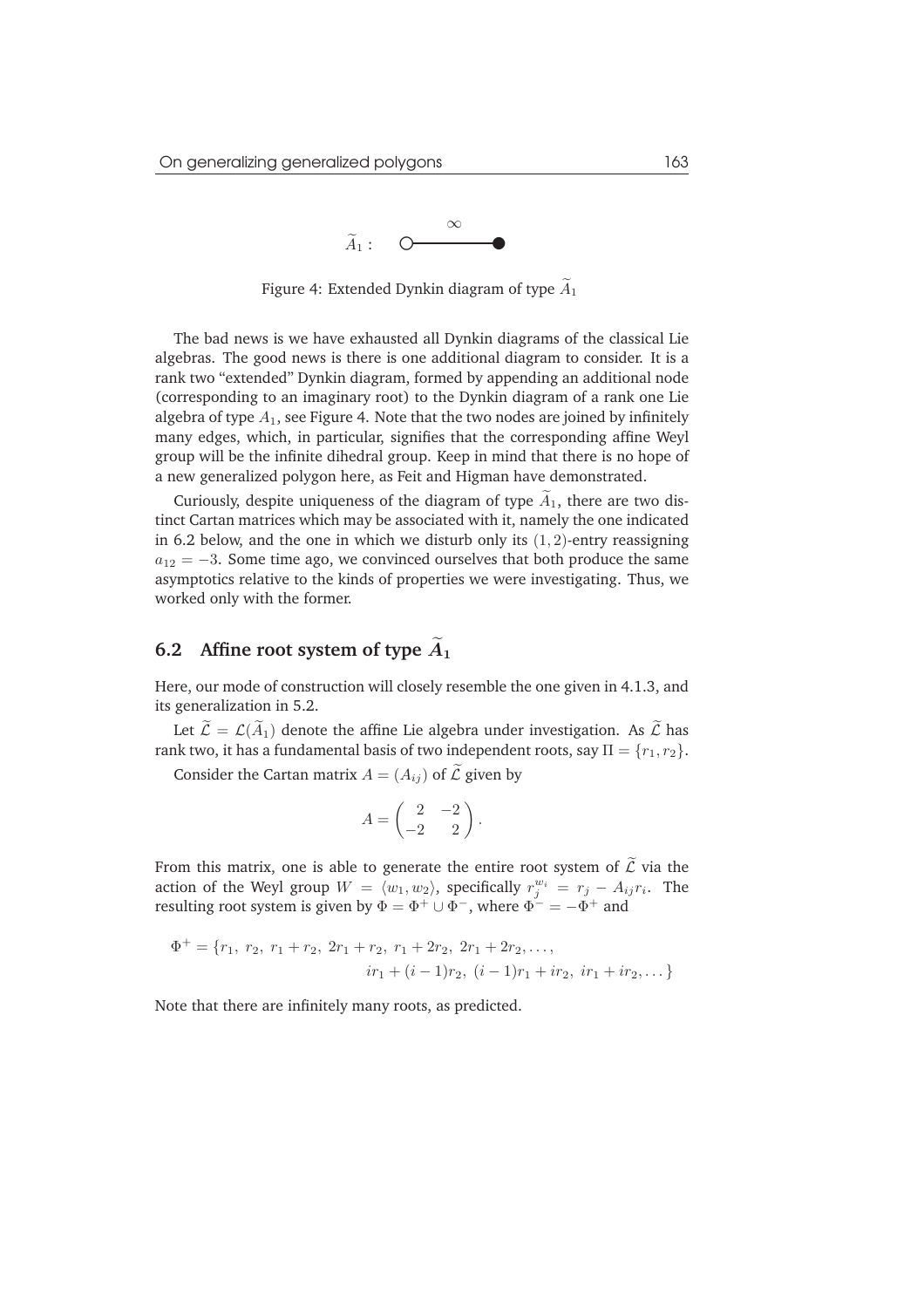Let now  $\Pi^* = \{r_1^*, r_2^*\}$  be the dual basis for  $\Pi$ , and apply the contragredient action of W on  $\Pi^*$  to obtain the dual root system  $\Phi^*$ . This is difficult to write down, but fortunately unnecessary. As the reader will see, we shall only need that  $-r_i^* \in \Phi^*$  for  $i = 1, 2$ , which is an obvious fact.

Roots of the form  $ir_1 + ir_2$  are imaginary, i.e., isotropic with respect to the Killing form induced by the Cartan matrix  $A$ . In such case the corresponding root spaces are two-dimensional. Hence we use primes to distinguish between independent root vectors from the same root space, i.e.,  $\{e_{ir_1+ir_2}', e_{ir_1+ir_2}''\}$  is a basis for the root space corresponding to  $ir_1 + ir_2 \in \Phi$ . All other root spaces are one-dimensional.

## **6.3 Crucial observation of Ustimenko**

Consider the positive root system  $\Phi^+$  of  $\mathcal L$  derived above. Ustimenko noticed that subject to its natural ordering,  $\Phi^+$  had the property that its first three members form a positive root system  $\{r_1, r_2, r_1 + r_2\}$  of type  $A_2$ , while its first four members yield a positive root system  $\{r_1, r_2, r_1 + r_2, 2r_1 + r_2\}$  of type  $B_2$ . (Curiously, a positive root system of type  $G_2$  does not arise in such manner.)

On the basis of Ustimenko's observation, we were now in a position to speculate how one might manufacture actual geometries from these truncated root systems. In this endeavor, we would again reap the benefits of Ustimenko's past experience, see [29]. (See also [30, 12].)

# **7 Arriving at our generalization**

From the outset, we faced a rather difficult and perplexing problem. Although we clearly had the capacity to define an incidence structure in  $\widetilde{\mathcal{L}}^U$  in which incidence would correspond to the vanishing Lie product, what would be the correct choices for points and lines? In all finite cases, these choices were dictated to us by the Weyl group  $W$  and Borel subgroup  $B$ . But in the situation in which we presently found ourselves, that of constructing geometries from truncations of an affine root system of type  $A_1$ , these groups would vanish after the initial two truncations, never again to reappear.

### **7.1 Eliminating the role of groups**

Recall the roles played by  $W$  and  $B$  in the finite case. Elements of the form  $s^* + v \in \mathcal{L}^U$  are points of the *m*-gon provided  $s^* \in \{-r_2^*\}^W$  and  $s^* + v \in$  ${s^*}^B$ , and they are lines provided  $s^* \in {-r_1^*}^W$  and  $s^* + v \in {s^*}^B$ . However,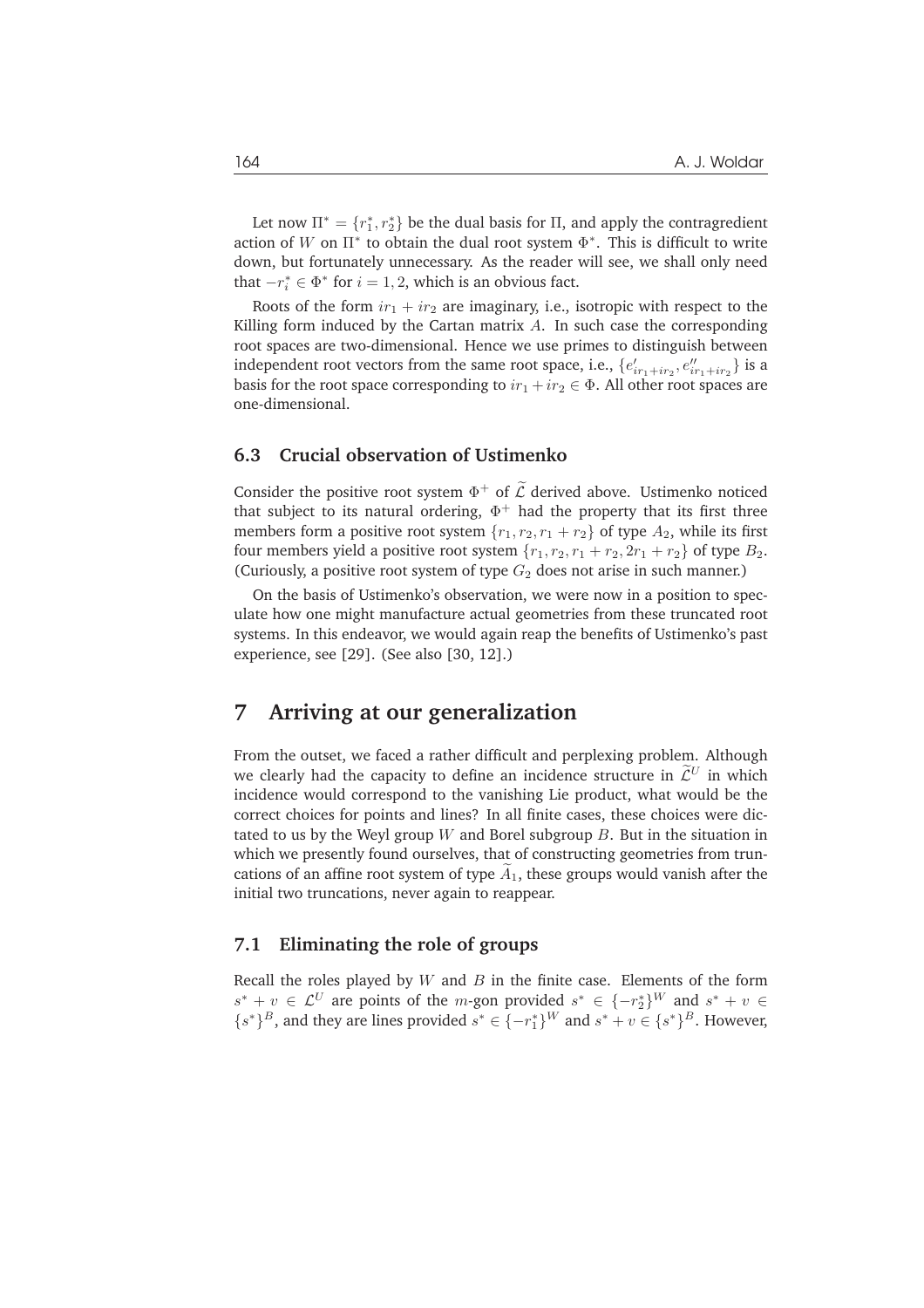in the infinite case it is a difficult matter to describe all elements of  $\{-r_2^*\}^W$ and  $\{-r_1^*\}^W$ . So our first decision was to restrict attention to affine parts as prospective geometries, wherein only  $-r_2^*$  and  $-r_1^*$  would appear as lead terms.

Now we make a crucial observation. The Borel orbits indicated above may be described in a manner which is completely void of reference to groups. Namely, for  $s^* \in \Phi^*$  define the set  $s^*(\downarrow) = \{e_r \mid r \in \Phi^+, s^*(r) < 0\}$ . Then  $\{s^*\}^B$  is simply the totality of expressions  $s^* + v$  for which v is in the  $GF(q)$ -span of  $s^*(\downarrow)$ . We encourage the reader to corroborate this fact for the already presented Lie algebraic models of the generalized 3- and 4-gon.

Obviously,  $s^*(\downarrow)$  has independent meaning in  $\mathcal{L}^U$ . In other words, we have completely extricated ourselves from our former dependence on groups, allowing us to define our new models in a purely Lie algebraic manner.

### **7.2 Construction of a universal affine part**

We start by defining a model which uses the entire positive root space  $\widetilde{\mathcal{L}}^+$  of  $\widetilde{\mathcal{L}}$ . *A priori*, we understand this geometry cannot be very compelling. Indeed, the affine Weyl group of  $\mathcal L$  is infinite dihedral, which forces the corresponding Coxeter (i.e., thin) geometry to have infinite girth. Nonetheless, it is not any thick geometry arising from  $\tilde{\mathcal{L}}$  which holds our interest. It was always our intention to explore "sections" of  $\widetilde{\mathcal{L}}^U$  which correspond to truncated root systems. Our next model serves as a universal object for these.

Fix the field GF(q). Points of our geometry will be all elements of  $\widetilde{\mathcal{L}}^U$  of the form  $-r_2^* + v$ , where v is in the GF(q)-span of  $-r_2^*(\downarrow)$ . Lines will be elements of the form  $-r_1^* + v$  where v is in the span of  $-r_1^*(\downarrow)$ . As usual, incidence corresponds to the vanishing Lie product.

As we predicted, the incidence graph of this geometry has infinite girth. As we hadn't at the time predicted, it is disconnected. It is in fact the graph  $D(q)$ described in Section 3.1, a regular forest of valency q.

### **7.3 Construction of truncated affine parts**

For each  $k \geq 2$ , let  $\Phi^+[k]$  denote the set consisting of the initial  $k+1$  roots from  $\Phi^+$  subject to its natural ordering. Now define

$$
s^*(1)[k] = \{e_r \mid r \in \Phi^+[k], s^*(r) < 0\}.
$$

Our model of the "truncated affine part" may now be formulated as follows:

Points:  $-r_2^* + v$ , where v is in the GF(q)-span of  $-r_2^*(\downarrow)[k]$ Lines:  $x_1^* + v$ , where v is in the GF(q)-span of  $-r_1^*(\downarrow)[k]$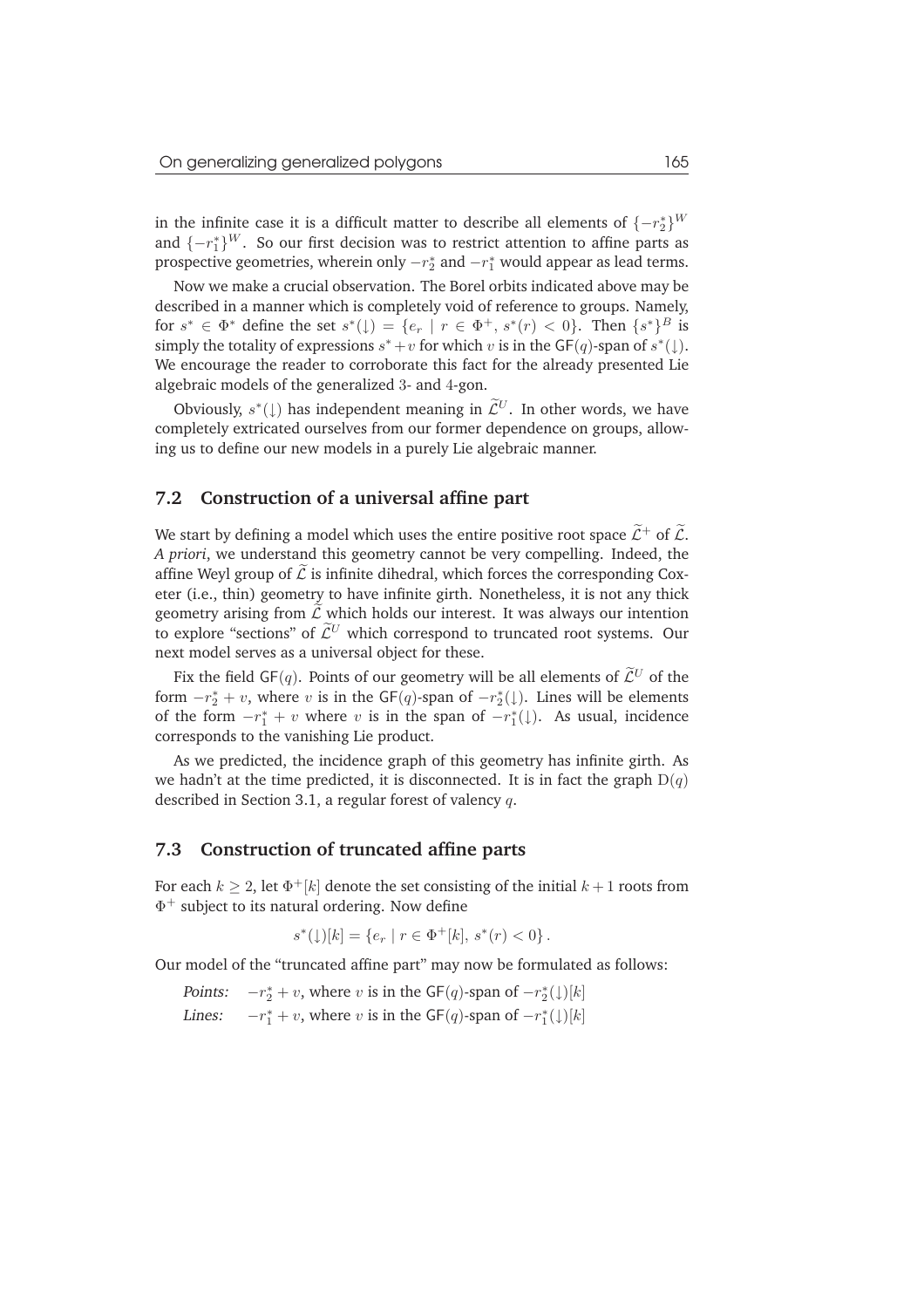As usual, incidence is defined in terms of the vanishing Lie product.

Incidence graphs of these geometries are none other than the graphs  $D(k, q)$ defined in Section 3.1. In fact, each  $D(k, q)$  is a quotient graph of  $D(q)$ , although a lot more can be said in a quite broader setting [19].

Certainly, one could make a valid argument that this family of geometries provides a natural generalization of the affine parts of regular generalized  $m$ gons. Indeed, its two smallest members coincide with the affine parts of the 3-gon and 4-gon. However, as we have discussed, these geometries disconnect as  $k$  grows.

Thus we turn to the family of connected component subgeometries, i.e., those for which the incidence graphs are  $CD(k, q)$ . It turns out these component subgeometries yield an even better approximation of the behavior of the affine parts of  $m$ -gons than do the full geometries constructed above. For example, their relative girth is larger. Moreover, the affine parts of the 3-gon and 4-gon are again appearing as the two smallest members. Nothing has been sacrificed. This, at long last, is our desired generalization.

There remains but one objective to fulfill. We wish to explain how the coordinate relations of the graphs  $D(k, q)$  are obtained from their underlying Lie algebraic models.

## **8 Passage to coordinate relations**

In this section, we uncloak the mystery surrounding the appearance of such terms as  $p_{ij}$ ,  $p'_{ii}$ ,  $p''_{ii}$ ,  $l'_{ij}$ ,  $l''_{ii}$  as coordinates of points and lines in the description of graphs  $D(k, q)$  (see Section 3.1). In addition, we illustrate at the level of example how the coordinate relations for these graphs are derived.

### **8.1 Subscripts**

Recall that points of our geometries are represented as  $-r_2^* + v$ , where v is a linear combination of elements from  $-r_2^*(\downarrow)[k]$ . The scalar coefficients in this representation, which we formerly denoted by  $\lambda_s$  ( $s \in \Phi^+$ ), may also be denoted by  $p_{ij}$ , where  $s = ir_1 + jr_2$ . The case for lines is entirely analogous.

**Example 8.1.** Consider the point  $(p) = (p_{01}, p_{11}, p_{12}, p_{21})$ , where we assume  $k = 4$ . Here,  $\Phi^+(4) = \{r_1, r_2, r_1 + r_2, r_1 + 2r_2, 2r_1 + r_2\}$ , in which case we correspondingly obtain

$$
-r_2^*(\downarrow)[4] = \{e_{r_2}, e_{r_1+r_2}, e_{r_1+2r_2}, e_{2r_1+r_2}\}.
$$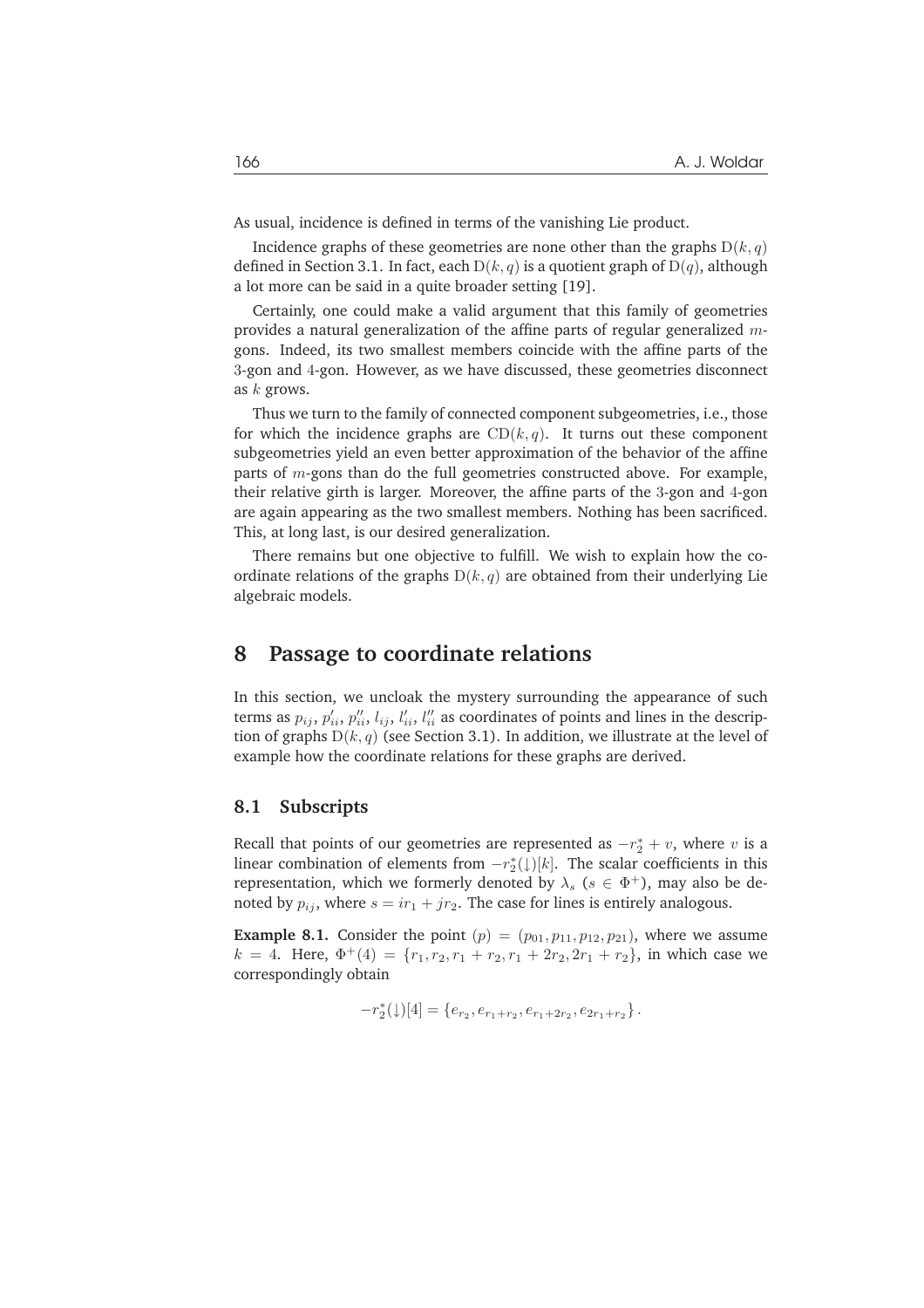Thus the Lie algebraic representation of  $(p)$  is given by

 $-r_2^* + p_{01}e_{r_2} + p_{11}e_{r_1+r_2} + p_{12}e_{r_1+2r_2} + p_{21}e_{2r_1+r_2}$ .

Let's now illustrate this same procedure for the line  $[l] = [l_{10}, l_{11}, l_{12}, l_{21}]$ . Here we have

 $-r_2^*(\downarrow)[4] = \{e_{r_1}, e_{r_1+r_2}, e_{r_1+2r_2}, e_{2r_1+r_2}\}$ .

The Lie algebraic representation for [l] is thus given by

 $-r_1^* + l_{10}e_{r_1} + l_{11}e_{r_1+r_2} + l_{12}e_{r_1+2r_2} + l_{21}e_{2r_1+r_2}$ .

Subscripts of the form  $\{ii\}$  which appear in such terms as  $p'_{ii}, p''_{ii}, l'_{ii}, l''_{ii}$  are performing the exact same function. However, because the root space of each imaginary root  $ir_1 + ir_2$  is two-dimensional, we need two scalars for each  $i \geq 2$ to fulfill this role. Thus  $p'_{ii}$  and  $l'_{ii}$  represent coefficients of  $e'_{ir_1+ir_2}$ , and  $p''_{11}$  and  $l''_{ii}$  represent coefficients of  $e''_{ir_1+ir_2}$ , presuming of course that  $\{e'_{ir_1+ir_2}, e''_{ir_1+ir_2}\}$ is the chosen basis for the root space of  $ir_1 + ir_2$ .

### **8.2 Coordinate relations**

The first coordinate relation which appears in the definition of all graphs  $D(k, q)$ is

$$
p_{11} - l_{11} = l_{10}p_{01}.
$$

Our goal is to derive this relation, relying solely on our Lie algebraic model. Thus we may assume  $k = 2$ , in which case point  $(p) = (p_{01}, p_{11})$  and line  $[l] = [l_{10}, l_{11}]$  have respective representations given by

$$
(p) \to X_p = -r_2^* + p_{01}e_{r_2} + p_{11}e_{r_1+r_2};
$$
  
\n
$$
[l] \to X_l = -r_1^* + l_{10}e_{r_1} + l_{11}e_{r_1+r_2}.
$$

In terms of our model,  $X_p$  and  $X_l$  are incident if and only if  $[X_p, X_l] = 0$ . So let's compute this Lie product in  $\widetilde{\mathcal{L}}^U$ , and see what happens:

$$
[X_p, X_l] = [-r_2^*, -r_1^*] + [p_{01}e_{r_2}, -r_1^*] + [p_{11}e_{r_1+r_2}, -r_1^*] + [-r_2^*, l_{10}e_{r_1}]
$$
  
+ 
$$
[p_{01}e_{r_2}, l_{10}e_{r_1}] + [p_{11}e_{r_1+r_2}, l_{10}e_{r_1}] + [-r_2^*, l_{11}e_{r_1+r_2}]
$$
  
+ 
$$
[p_{01}e_{r_2}, l_{11}e_{r_1+r_2}] + [p_{11}e_{r_1+r_2}, l_{11}e_{r_1+r_2}]
$$
  
= 
$$
(p_{11} - p_{01}l_{10} - l_{11})e_{r_1+r_2}
$$

We conclude that  $[X_p, X_l] = 0$  if and only if  $p_{11} - p_{01}l_{10} - l_{11} = 0$ , which is equivalent to the indicated coordinate relation.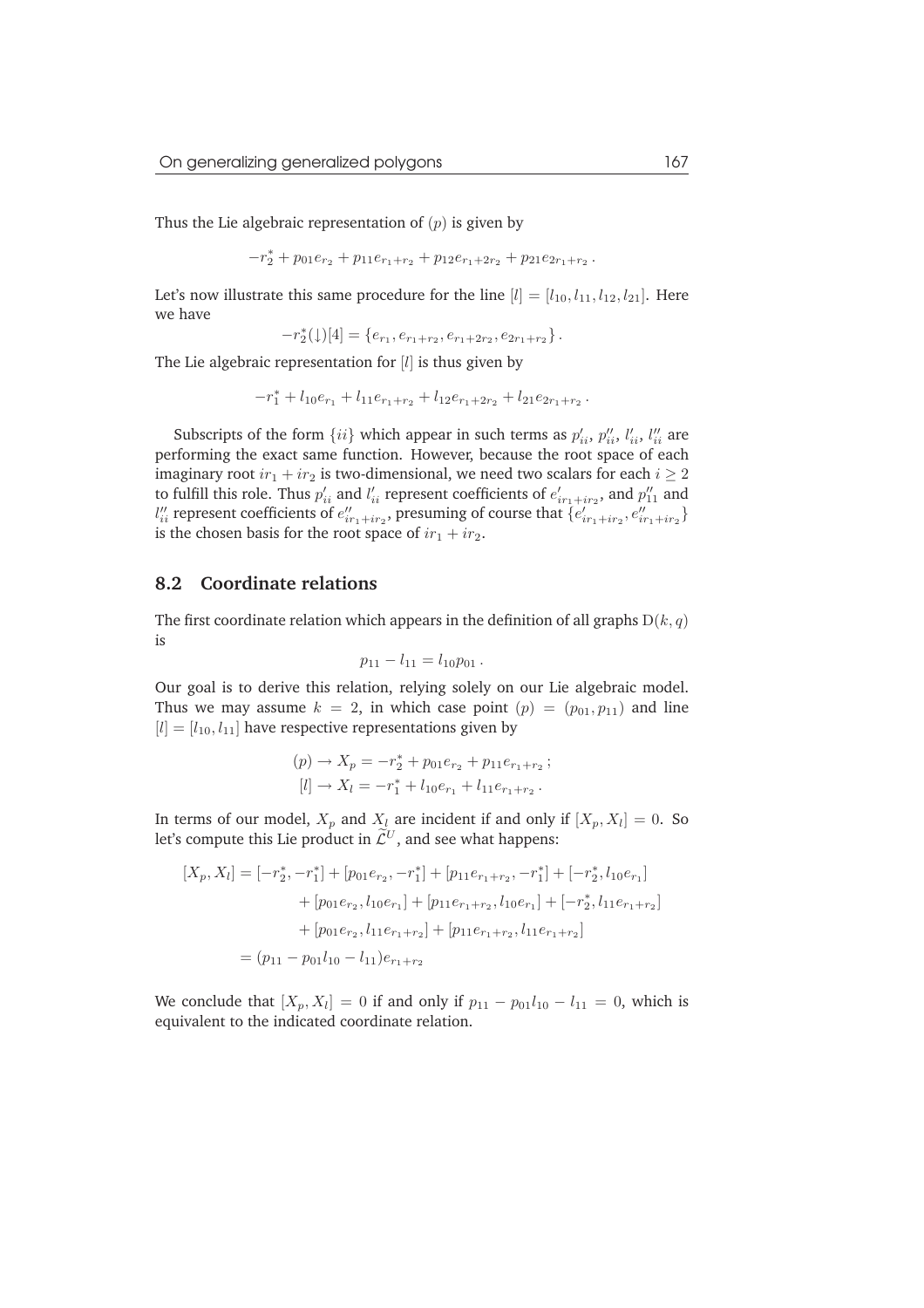**Acknowledgments.** The content of this paper reflects a talk given by the author at a conference on finite geometries and combinatorics held at Miami University, Oxford, March 2007. I am grateful to Jef Thas and Ernie Shult, each of whom expressed keen interest in the talk and encouraged that it be manifested in text. I am equally grateful to Hendrik Van Maldeghem, who conveyed similar sentiments from afar. Further gratitude is expressed to an anonymous referee for a most conscientious and thorough reading of the manuscript. To my colleagues Felix Lazebnik and Vasiliy Ustimenko, who accompanied me on this five-year mathematical journey, I am forever indebted. Finally, I take great pleasure in dedicating this paper to Vasiliy Ustimenko, in humble recognition of his unflagging role as the journey's principal navigator.

## **References**

- [1] **N. L. Biggs**, Graphs with large girth, *Ars Combin.* **25–C** (1988), 73–80.
- [2] **B. Bollobás**, *Extremal Graph Theory*, Academic Press, London, 1978.
- [3] **J. A. Bondy** and **M. Simonovits**, Cycles of even length in graphs, *J. Combin. Theory Ser. B* **16** (1974), 97–105.
- [4] **A. E. Brouwer**, **A. M. Cohen** and **A. Neumaier**, *Distance Regular Graphs*, Springer-Verlag, Berlin, 1989.
- [5] **P.-E. Caprace** and **B. Mühlherr**, Isomorphisms of Kac-Moody groups, *Invent. Math.* **161** (2005), 361–388.
- [6] **P.-E. Caprace** and **B. Remy ´** , Groups with a root group datum, *Innov. Incidence Geom.* **9** (2009), 5–77.
- [7] **R. W. Carter**, Simple groups of Lie type, Pure Appl. Math., Vol. **28**, John Wiley & Sons, London-New York-Sydney, 1972.
- [8] **P. Erdős** and **A. Rényi**, On a problem in the theory of graphs, *Publ. Math. Inst. Hung. Acad. Sci.* **7A** (1962), 623–641.
- [9] **P. Erdős** and **H. Sachs**, Reguläre Graphen gegebener Taillenweite mit minimaler Knotenzahl, *Wiss. Z. Univ. Halle Martin Luther Univ. Halle– Wittenberg Math.–Natur. Reine* **12** (1963), 251–257.
- [10] **R. J. Faudree** and **M. Simonovits**, On a class of degenerate extremal graph problems, *Combinatorica* **3** (1983), 83–93.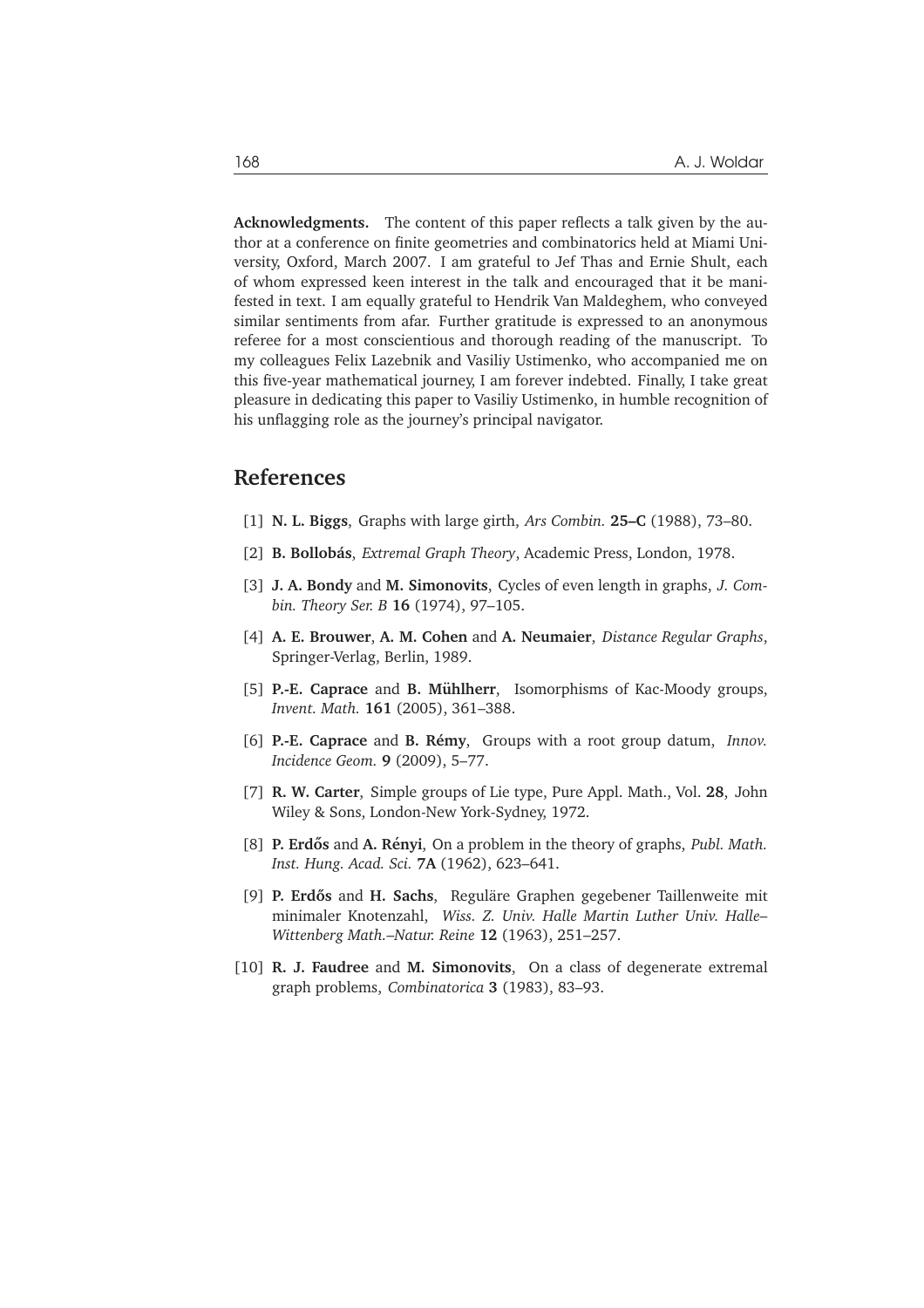- [11] **W. Feit** and **G. Higman**, The non-existence of certain generalized polygons, *J. Algebra* **1** (1964), 114–131.
- [12] **J. Hemmeter**, **V. A. Ustimenko** and **A. J. Woldar**, Orbital schemes of B3(q) acting on 2-dimensional totally isotropic subspaces, *European J. Combin.* **19** (1998), 487–498.
- [13] **J. E. Humphreys**, *Introduction to Lie Algebras and Representation Theory*, Springer, Berlin, 1994.
- [14] **F. Lazebnik** and **V. Ustimenko**, Explicit construction of graphs with an arbitrary large girth and of large size, *Appl. Discrete Math.* **60** (1995), 275–284.
- [15] **F. Lazebnik**, **V. A. Ustimenko** and **A. J. Woldar**, Properties of certain families of 2k-cycle free graphs, *J. Combin. Theory Ser. B* **60** (1994), 293–298.
- [16] , A new series of dense graphs of high girth, *Bull. Amer. Math. Soc.* **32** (1995), 73–79.
- [17] , A characterization of the components of the graphs D(k, q), *Discrete Math.* **157** (1996), 271–283.
- [18] , Polarities and 2k-cycle free graphs, *Discrete Math.* **197/198** (1999), 503–513.
- [19] **F. Lazebnik** and **A. J. Woldar**, General properties of some families of graphs defined by systems of equations, *J. Graph Theory* **38** (2001), 65–86.
- [20] **A. Lubotzky**, **R. Phillips** and **P. Sarnak**, Ramanujan graphs, *Combinatorica* **8** (1988), 261–277.
- [21] **G. A. Margulis**, Explicit construction of graphs without short cycles and low density codes, *Combinatorica* **2** (1982), 71–78.
- [22] **M. Ronan**, *Lectures on Buildings*, Academic Press, Boston, 1989.
- [23] **G. Royle**, http://people.csse.uwa.edu.au/gordon/cages/allcages.html.
- [24] **H. Sachs**, Regular graphs with given girth and restricted circuits, *J. London Math. Soc.* **38** (1963), 423–429.
- [25] **P. Sarnak**, *Some Applications of Modular Forms*, Cambridge Univ. Press, Cambridge, 1990.